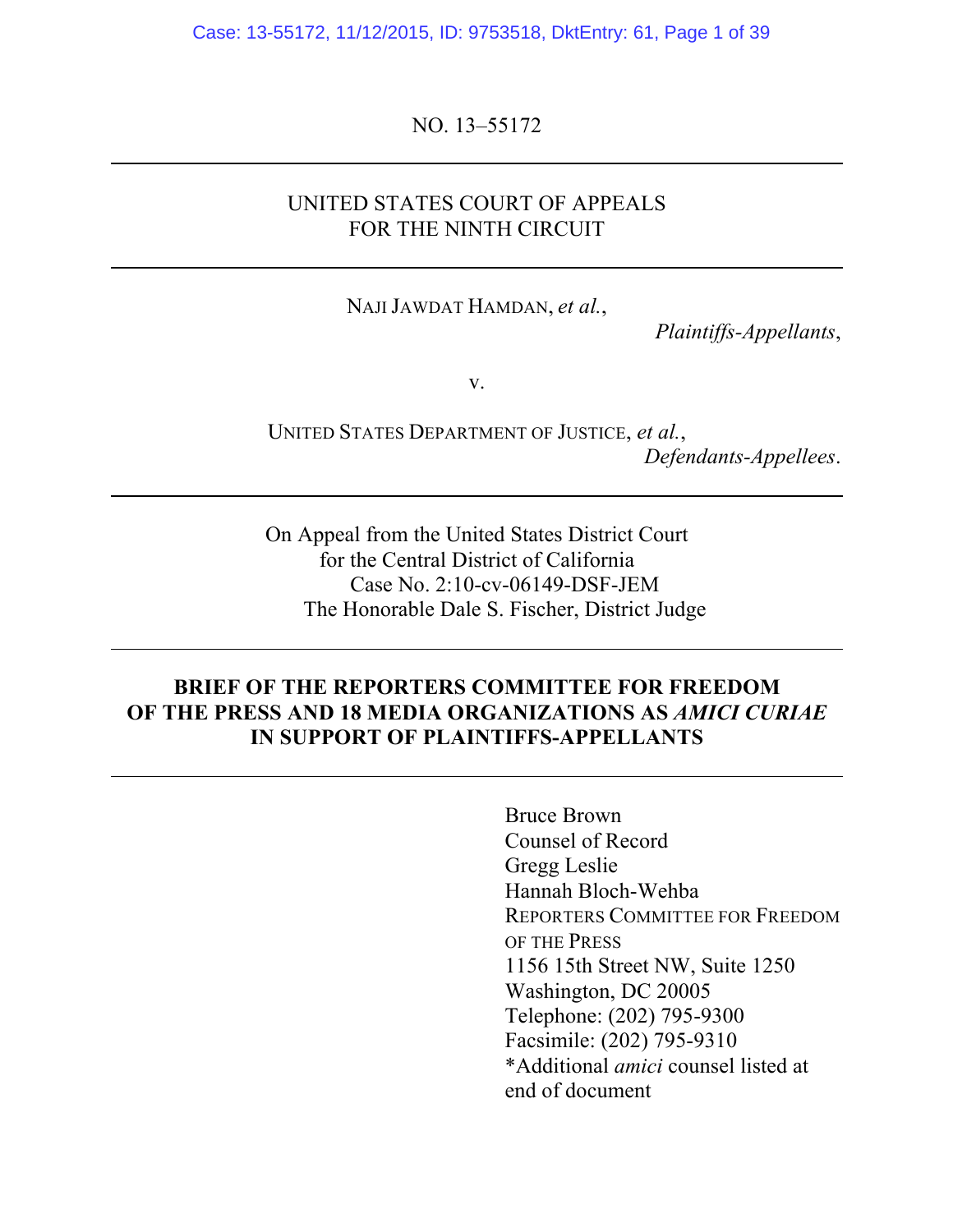### **CORPORATE DISCLOSURE STATEMENT**

Pursuant to Rule 26.1 of the Ninth Circuit Rules of Appellate Procedure, *amici* disclose that:

The Reporters Committee for Freedom of the Press is an unincorporated nonprofit association of reporters and editors with no parent corporation and no stock.

American Society of News Editors is a private, non-stock corporation that has no parent.

Association of Alternative Newsmedia has no parent corporation and does not issue any stock.

Californians Aware is a nonprofit organization with no parent corporation and no stock.

The Center for Investigative Reporting is a California non-profit public benefit corporation that is tax-exempt under section  $501(c)(3)$  of the Internal Revenue Code. It has no statutory members and no stock.

First Amendment Coalition is a nonprofit organization with no parent company. It issues no stock and does not own any of the party's or amicus' stock.

First Look Media, Inc. is a non-profit non-stock corporation organized under the laws of Delaware. No publicly-held corporation holds an interest of 10% or more in First Look Media, Inc.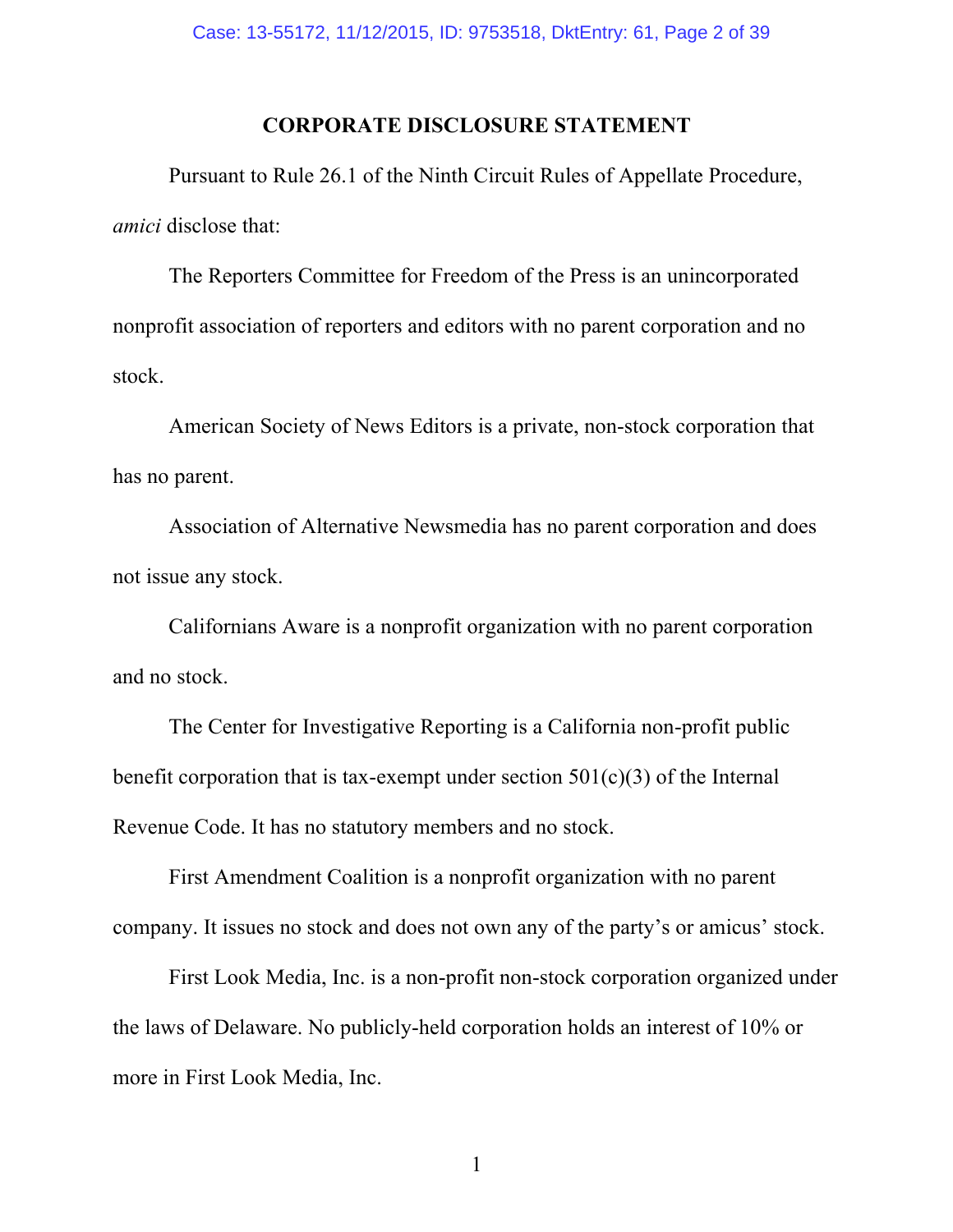The International Documentary Association is a 501(c)3 not-for-profit corporation with no parent corporation and no stock.

The Investigative Reporting Workshop is a privately funded, nonprofit news organization affiliated with the American University School of Communication in Washington. It issues no stock.

The McClatchy Company is publicly traded on the New York Stock Exchange under the ticker symbol MNI. Contrarius Investment Management Limited owns 10% or more of the common stock of The McClatchy Company.

The National Press Club is a not-for-profit corporation that has no parent company and issues no stock.

National Press Photographers Association is a 501(c)(6) nonprofit organization with no parent company. It issues no stock and does not own any of the party's or amicus' stock.

The New York Times Company is a publicly traded company and has no affiliates or subsidiaries that are publicly owned. No publicly held company owns 10% or more of its stock.

The News Guild – CWA is an unincorporated association. It has no parent and issues no stock.

North Jersey Media Group Inc. is a privately held company owned solely by Macromedia Incorporated, also a privately held company.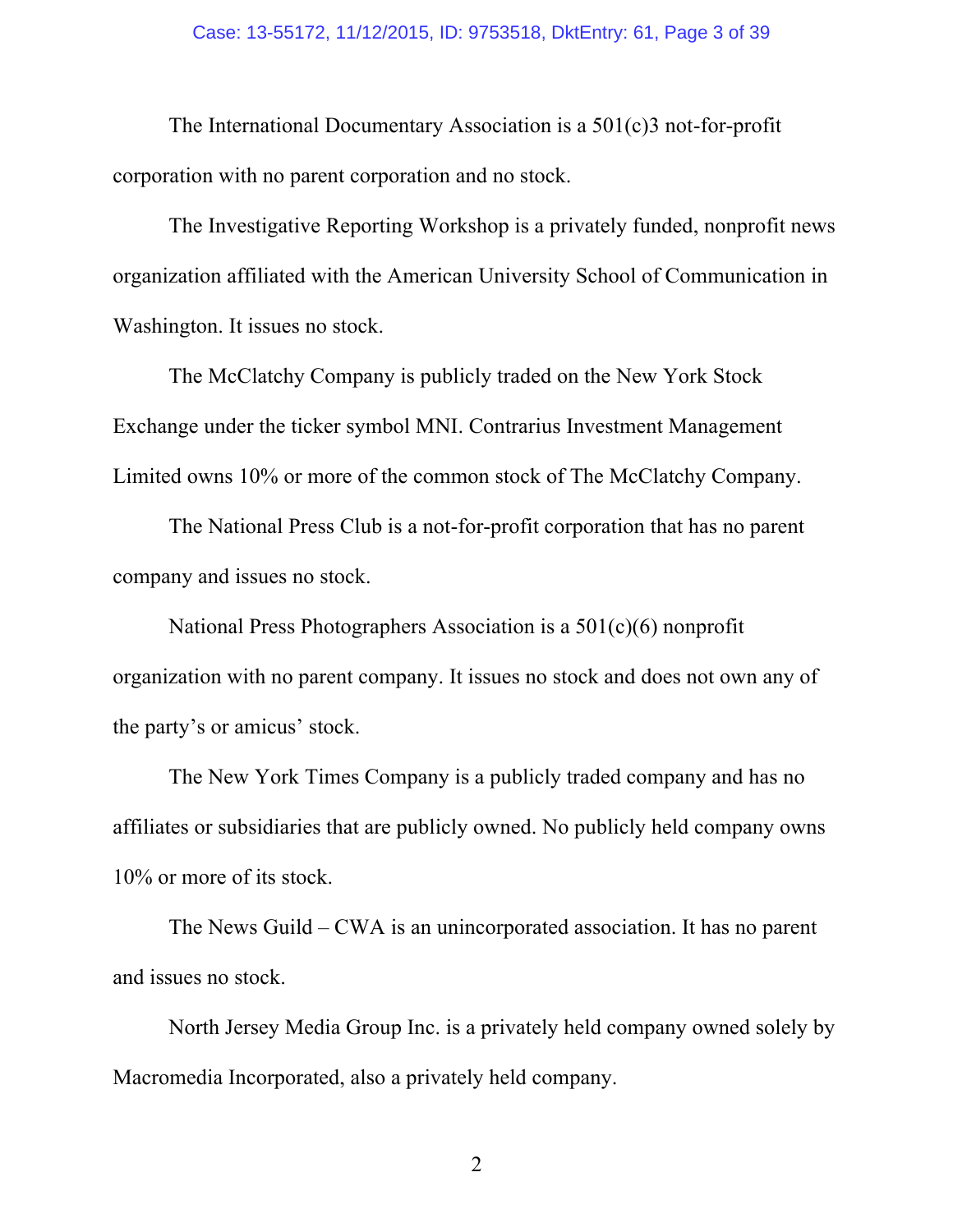Online News Association is a not-for-profit organization. It has no parent

corporation, and no publicly traded corporation owns 10% or more of its stock.

PEN American Center has no parent or affiliate corporation.

Society of Professional Journalists is a non-stock corporation with no parent company.

The Tully Center for Free Speech is a subsidiary of Syracuse University.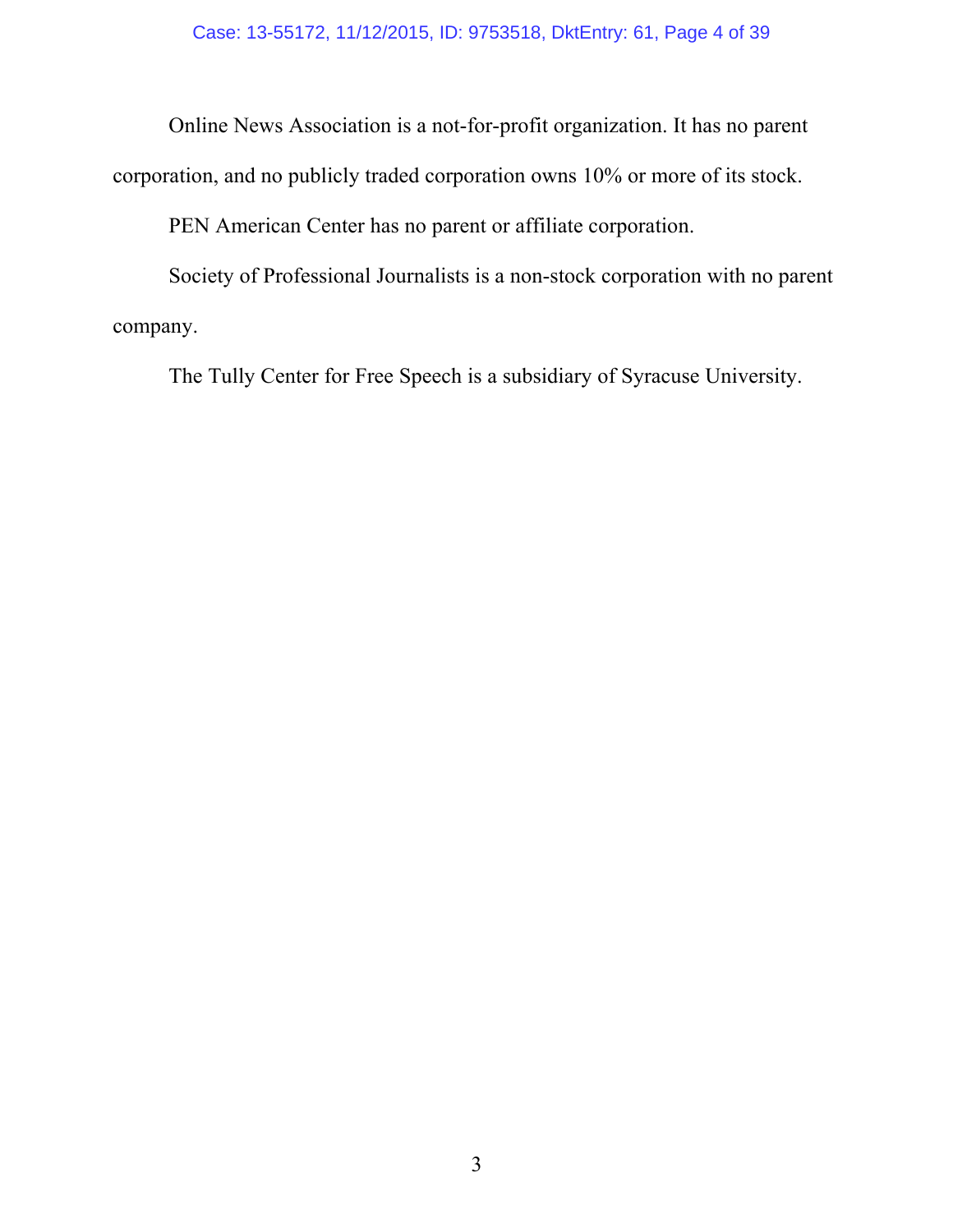# **TABLE OF CONTENTS**

| Congress explicitly authorized courts to substantively review executive<br>$I_{\cdot}$<br>branch classification decisions under Exemption 1 of FOIA 12                                                                             |
|------------------------------------------------------------------------------------------------------------------------------------------------------------------------------------------------------------------------------------|
| a. The panel below erroneously embraced a deferential standard of review<br>of FBI classification decisions gleaned from inapposite caselaw 12                                                                                     |
| b. In amending FOIA in 1974, Congress sought to strengthen the judiciary's<br>oversight of the executive branch by authorizing courts to review de novo<br>whether classified material was properly withheld under Exemption 1. 18 |
| c. Congress forcefully affirmed its grant of judicial review of agency<br>withholdings under Exemption 1 when it overrode President Ford's veto                                                                                    |
| d. Application of the correct standard of scrutiny is imperative to resolve                                                                                                                                                        |
| II. Congress deliberately balanced FOIA's goal of increasing access to<br>government records against the potential harm of releasing national security                                                                             |
|                                                                                                                                                                                                                                    |
|                                                                                                                                                                                                                                    |
|                                                                                                                                                                                                                                    |
|                                                                                                                                                                                                                                    |
|                                                                                                                                                                                                                                    |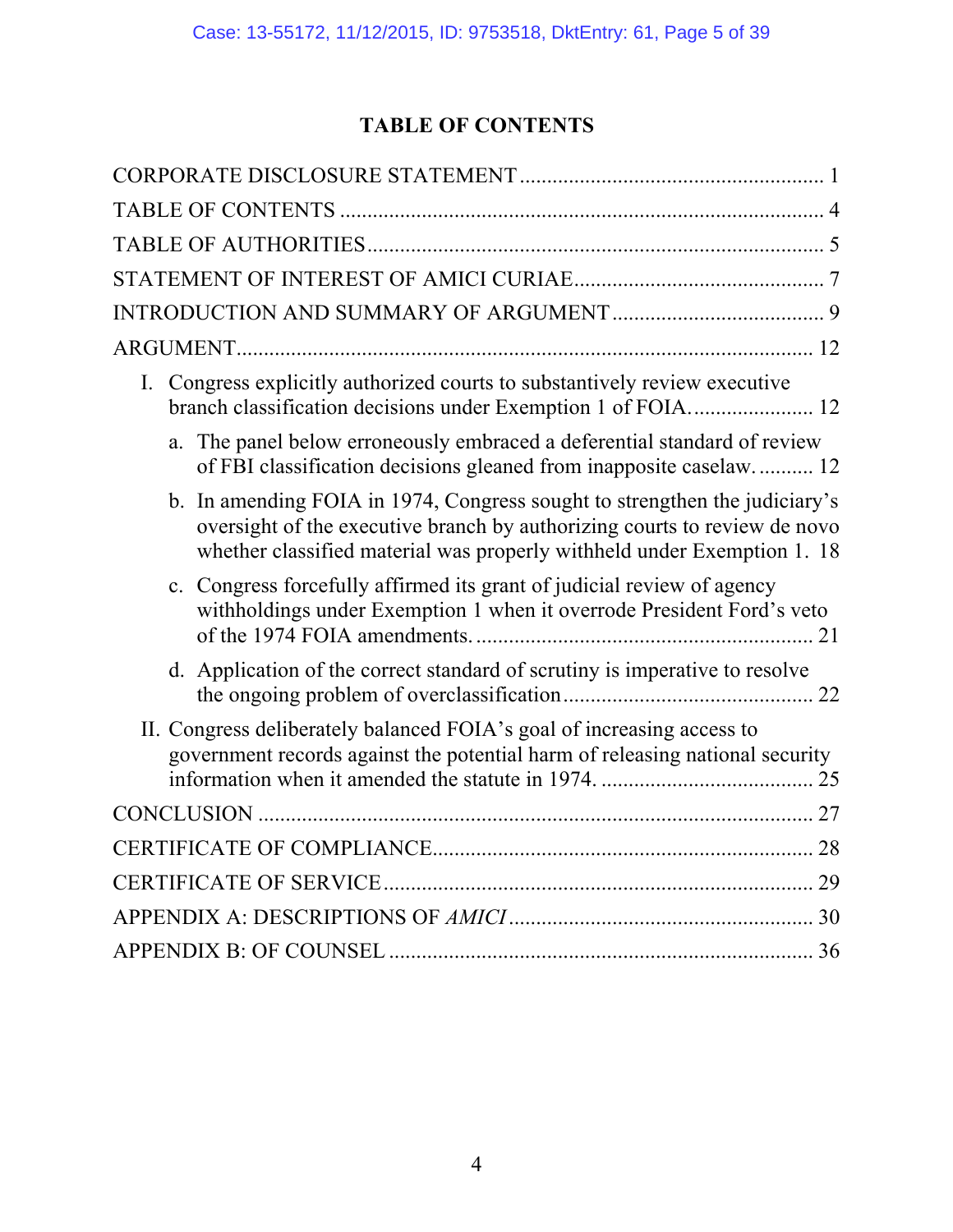# **TABLE OF AUTHORITIES**

# **Cases**

| Berman v. CIA,                                            |  |
|-----------------------------------------------------------|--|
| Campbell v. U.S. Dep't of Justice,                        |  |
| $CIA$ v. Sims,                                            |  |
| EPA v. Mink,                                              |  |
| Hamdan v. U.S. Dep't of Justice,                          |  |
| Hunt v. CIA,                                              |  |
| Larson v. Dep't of State,                                 |  |
| Van Bourg, Allen, Weinberg & Roger v. NLRB (Van Bourg I), |  |
| <i>Wiener v. FBI</i> , 943 F.2d 972                       |  |
| Wilner v. NSA,                                            |  |

# **Statutes**

| FOIA Amendments of 1974, Pub. L. No. 93-502, 88 Stat. 1561(1974)  13, 27 |  |
|--------------------------------------------------------------------------|--|
| Freedom of Information Act, Pub. L. No. 89-487, 80 Stat. 250 (1966).  19 |  |

# **Other Authorities**

| FREEDOM OF INFORMATION ACT AND AMENDMENTS OF 1974 (1975) 20, 23, 27              |  |
|----------------------------------------------------------------------------------|--|
| Information Security Oversight Office, Report to the President (2014)  24        |  |
| Intelligence Oversight and the Joint Inquiry: Hearing Before the Nat'l Comm'n on |  |
|                                                                                  |  |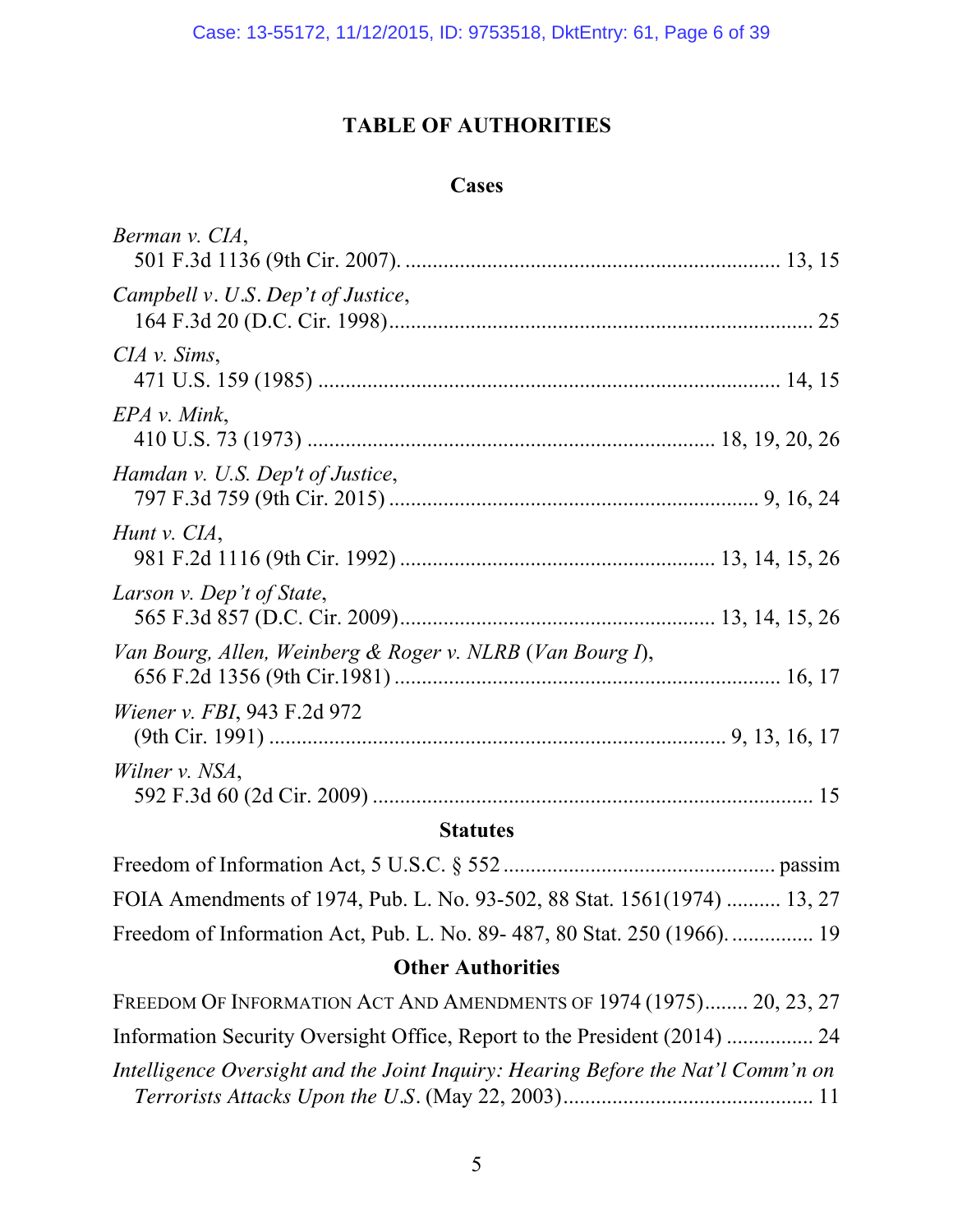| Jennifer LaFleur, FOIA Eyes Only: How Buried Statutes Are Keeping Information |  |
|-------------------------------------------------------------------------------|--|
| Office of Information Policy, Department of Justice, Summary of Annual FOIA   |  |
| Office of Information Policy, Department of Justice, Summary of Annual FOIA   |  |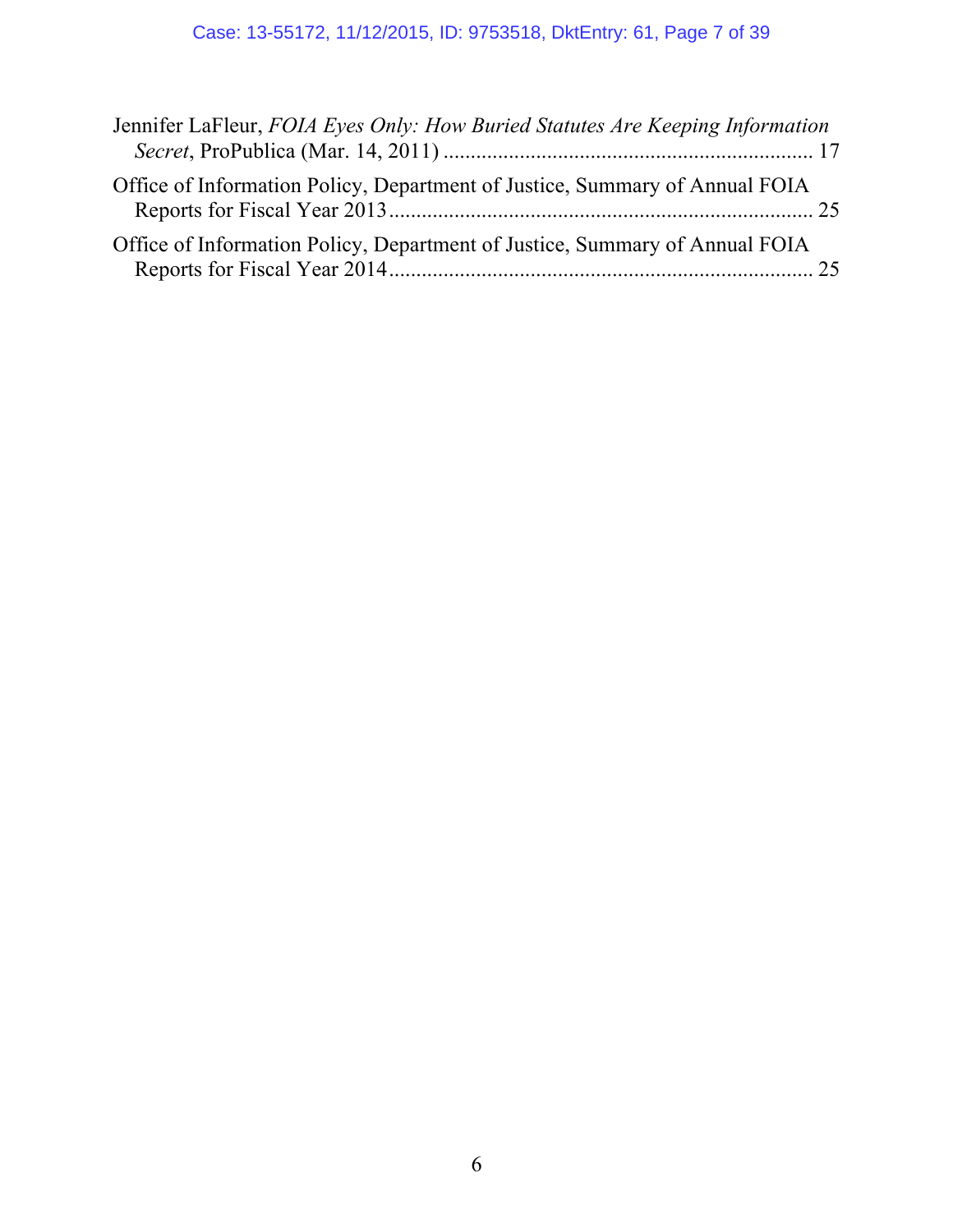# **STATEMENT OF INTEREST OF AMICI CURIAE<sup>1</sup>**

*Amici curiae* are the Reporters Committee for Freedom of the Press, American Society of News Editors, Association of Alternative Newsmedia, Californians Aware, The Center for Investigative Reporting, First Amendment Coalition, First Look Media, Inc., International Documentary Association, Investigative Reporting Workshop at American University, The McClatchy Company, The National Press Club, National Press Photographers Association, The New York Times Company, The News Guild - CWA, North Jersey Media Group Inc., Online News Association, PEN American Center, Society of Professional Journalists, and the Tully Center for Free Speech. *Amici* are described in more detail in Appendix A.

This case is of particular importance to *amici* because the panel below imposed an inappropriately deferential standard of review regarding the Federal Bureau of Investigation's (FBI) assertion that certain records are exempt from disclosure under Exemption 1 of the Freedom of Information Act (FOIA). The deference applied by the panel below both strays from binding Ninth Circuit

 $\overline{a}$ 

<sup>1</sup> Pursuant to Rule 29(c)(5) of the Federal Rules of Appellate Procedure, *amici* state that no party's counsel authored this brief in whole or in part, and no party, party's counsel, or any other person, other than the *amici curiae*, their members, or their counsel, contributed money that was intended to fund preparing or submitting the brief. Pursuant to Rule  $29(c)(4)$ , all parties have consented to the filing of this brief.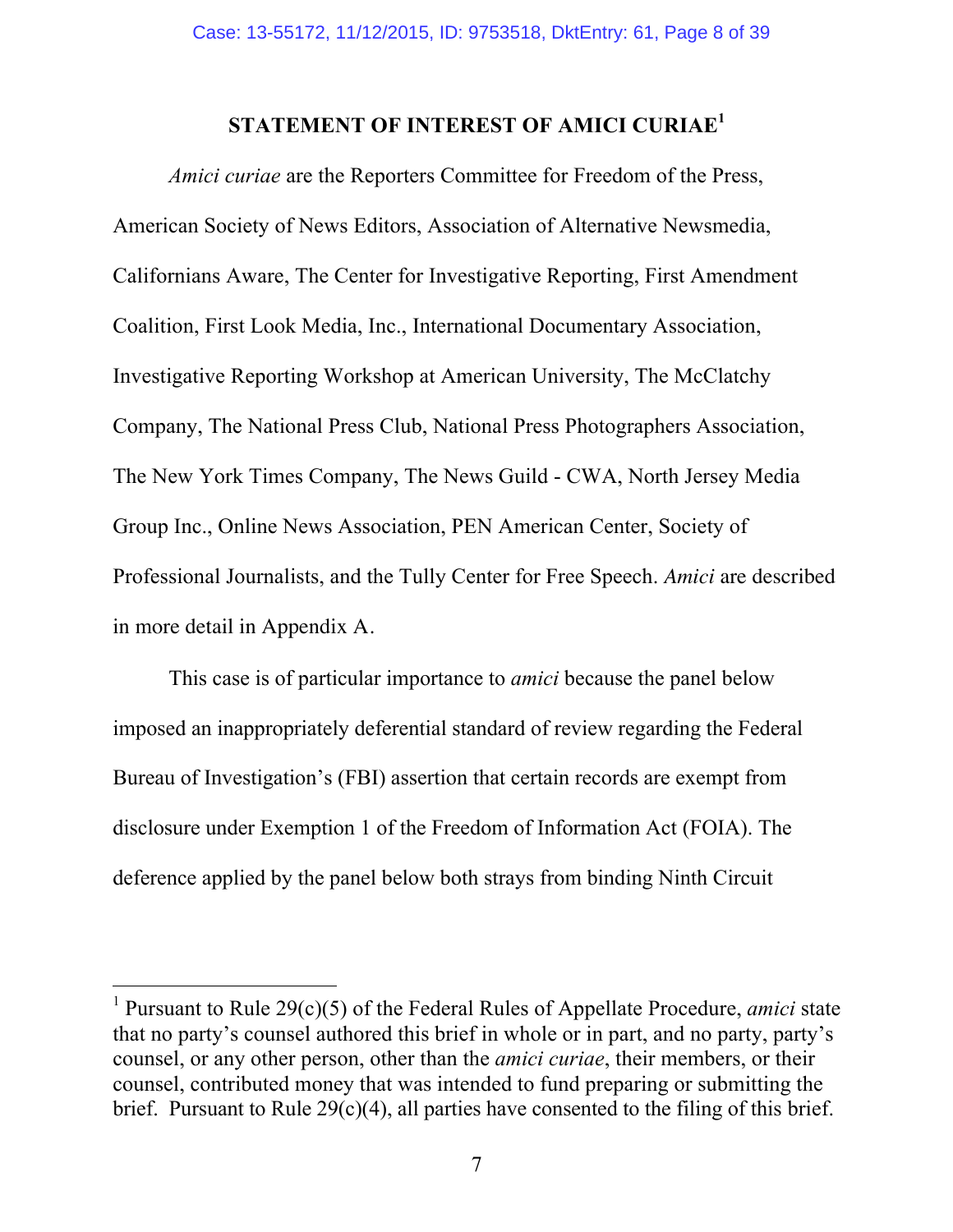precedent and undermines core provisions of FOIA that ensure meaningful public access to records whose contents are not properly classified.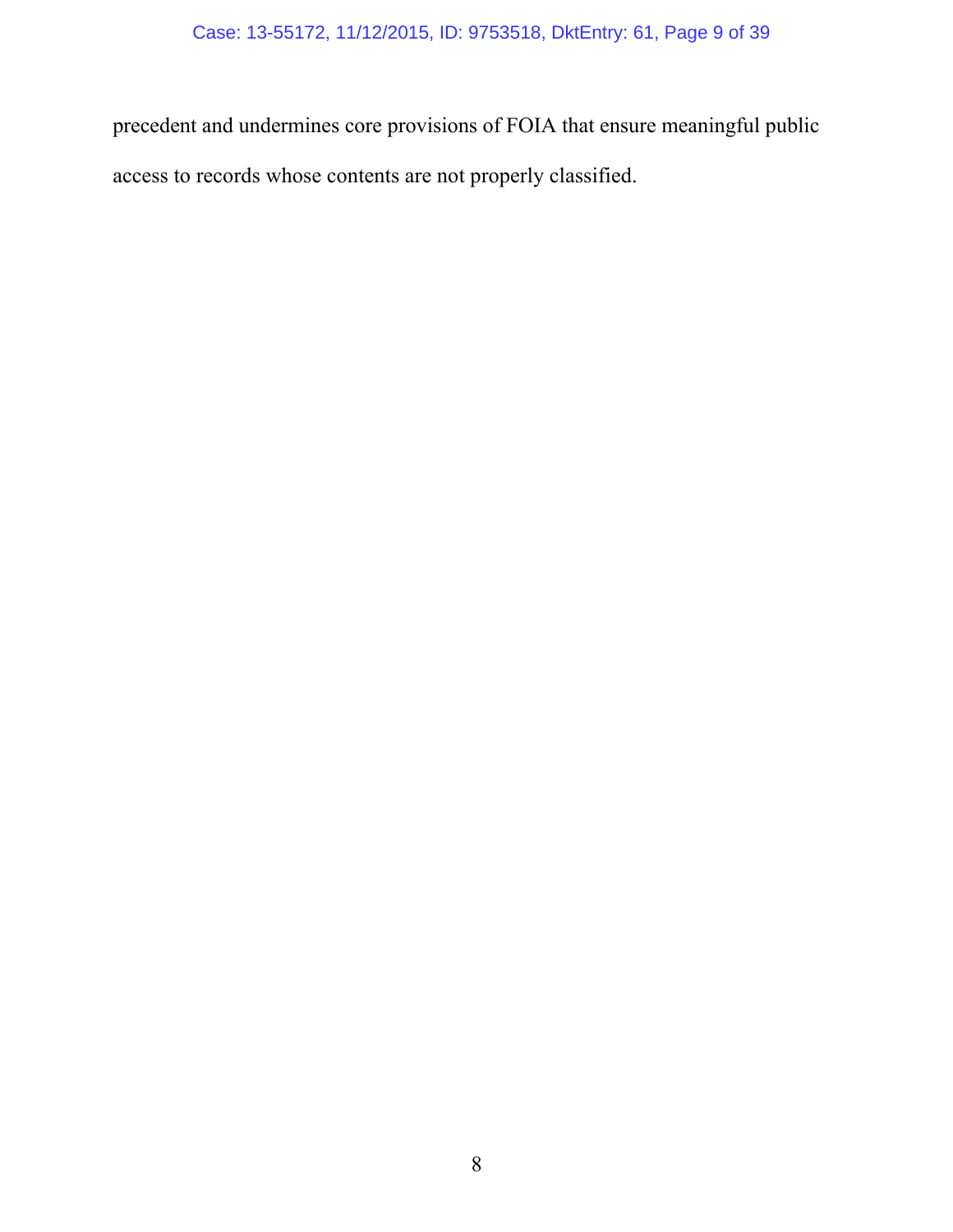### **INTRODUCTION AND SUMMARY OF ARGUMENT**

This case is about the withholding of particular documents regarding the United States' involvement in mistreatment of a United States citizen abroad. Equally, however, this case is about the proper role of the courts in scrutinizing executive branch assertions about classification decisions, and in facilitating public access to government information under the Freedom of Information Act (FOIA). 5 U.S.C. § 552. At issue here are the assertions of the Federal Bureau of Investigation that records responsive to Hamdan's FOIA request are exempt from disclosure because they are properly classified.

The panel below inappropriately "emphasized the importance of deference to executive branch judgments about national security secrets." *Hamdan v. U.S. Dep't of Justice*, 797 F.3d 759, 773 (9th Cir. 2015). In so doing, the panel erroneously imported a highly deferential standard of review from caselaw interpreting FOIA's Exemption 3, which is designed to incorporate other statutory exemptions. In the context of Exemption 1, the plain language of FOIA, coupled with the unambiguous legislative history of the statute, compels a more searching standard of review — one which this Court long ago recognized in *Wiener v. FBI*, 943 F.2d 972 (9th Cir. 1991).

The application of the correct standard of review is crucial not only to FOIA requesters and litigants, but also to the question of separation of powers. Through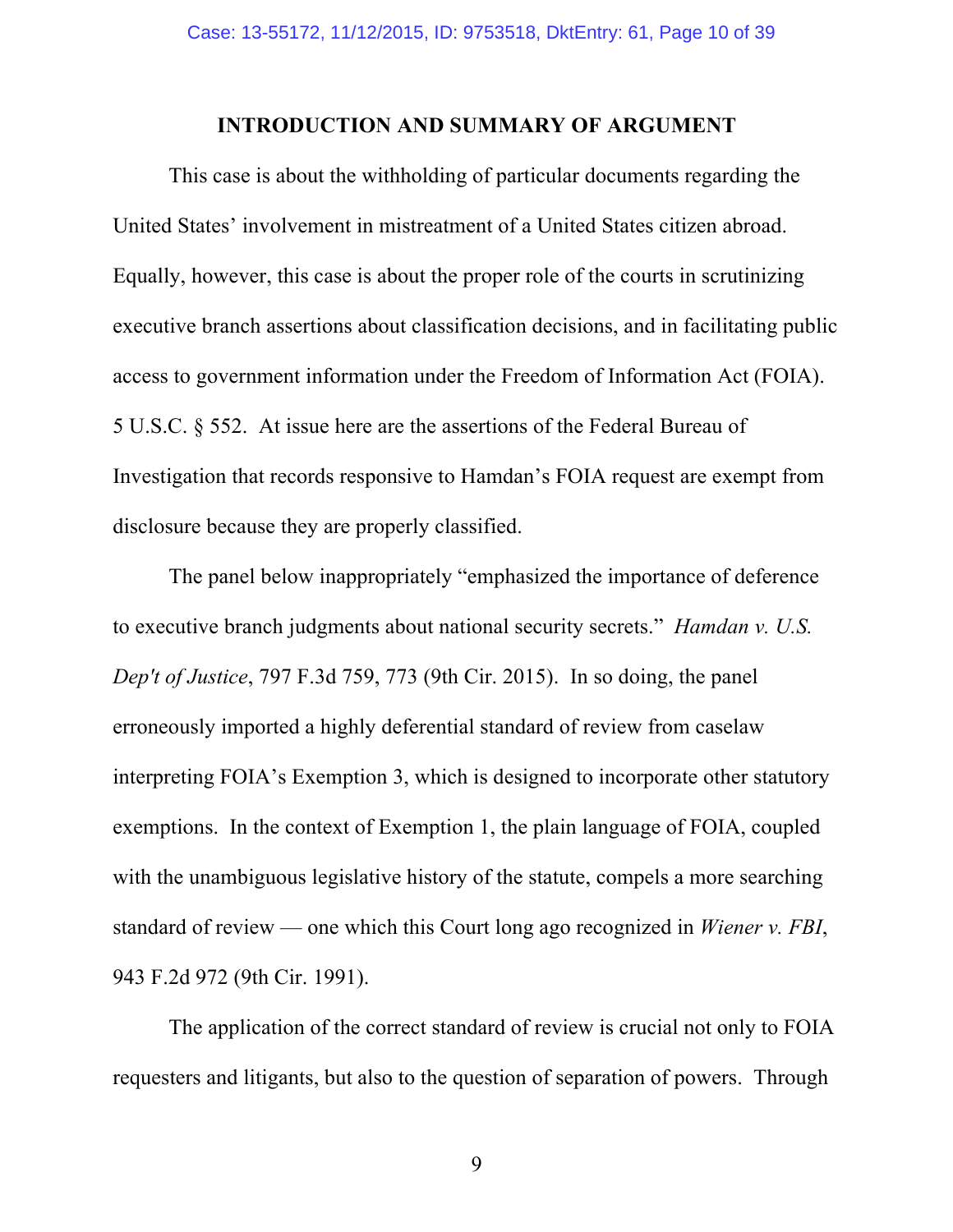legislative history and the text of FOIA and its 1974 amendments, it is clear that although such judicial scrutiny must afford due weight to an agency's classification determination, such deference does not amount to a rubber stamp of agency action. Congress affirmatively gave such power to the judiciary because it saw FOIA as a meaningful vehicle for informing the public on issues related to national security and foreign policy.

This case is emblematic of the need to apply the correct standard for judicial assessments of classification decisions. Congress sought to address overclassification in the 1974 amendments to FOIA, but the overall amount of information classified by agencies has nevertheless climbed exponentially. This growth comes despite the fact that even former CIA Director Porter Goss has described the system as one of "gratuitous classification." *Intelligence Oversight and the Joint Inquiry: Hearing Before the Nat'l Comm'n on Terrorists Attacks Upon the U.S.* (May 22, 2003), *available at* http://perma.cc/A2F8-955X.

Against this background of clear congressional intent and executive mismanagement, the panel below found that the courts are required to apply a highly deferential standard of review when the government seeks to withhold records that, it asserts, are properly classified. Yet Congress intended the judiciary to ensure that those records are, indeed, properly classified — and to override the executive branch's classification determination when appropriate. *Amici* write to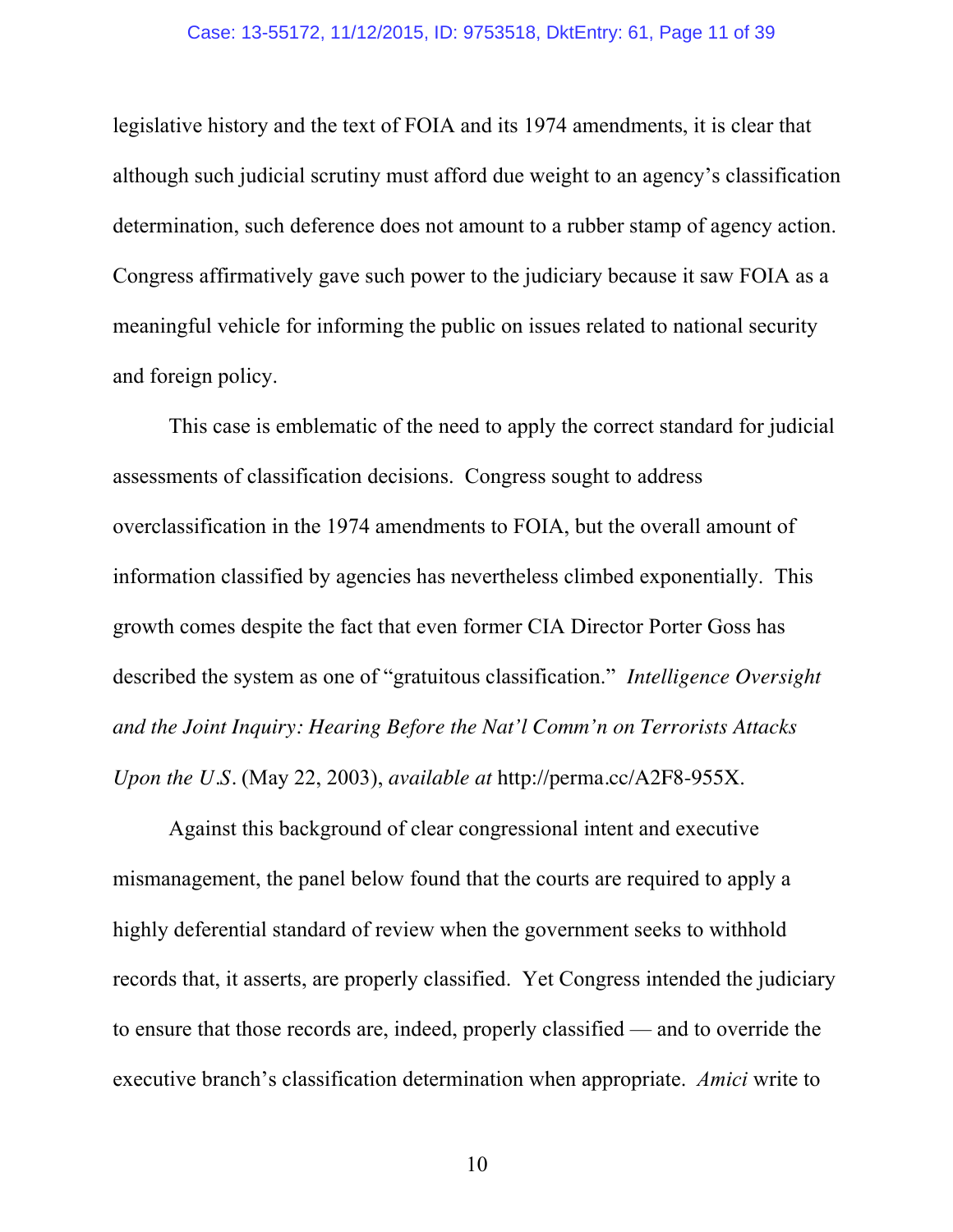### Case: 13-55172, 11/12/2015, ID: 9753518, DktEntry: 61, Page 12 of 39

support this Court's long-standing recognition that the judicial branch serves a vital role in facilitating meaningful review of the executive branch's classification decisions, and respectfully request that the Court reverse the panel's determination with respect to Exemption 1.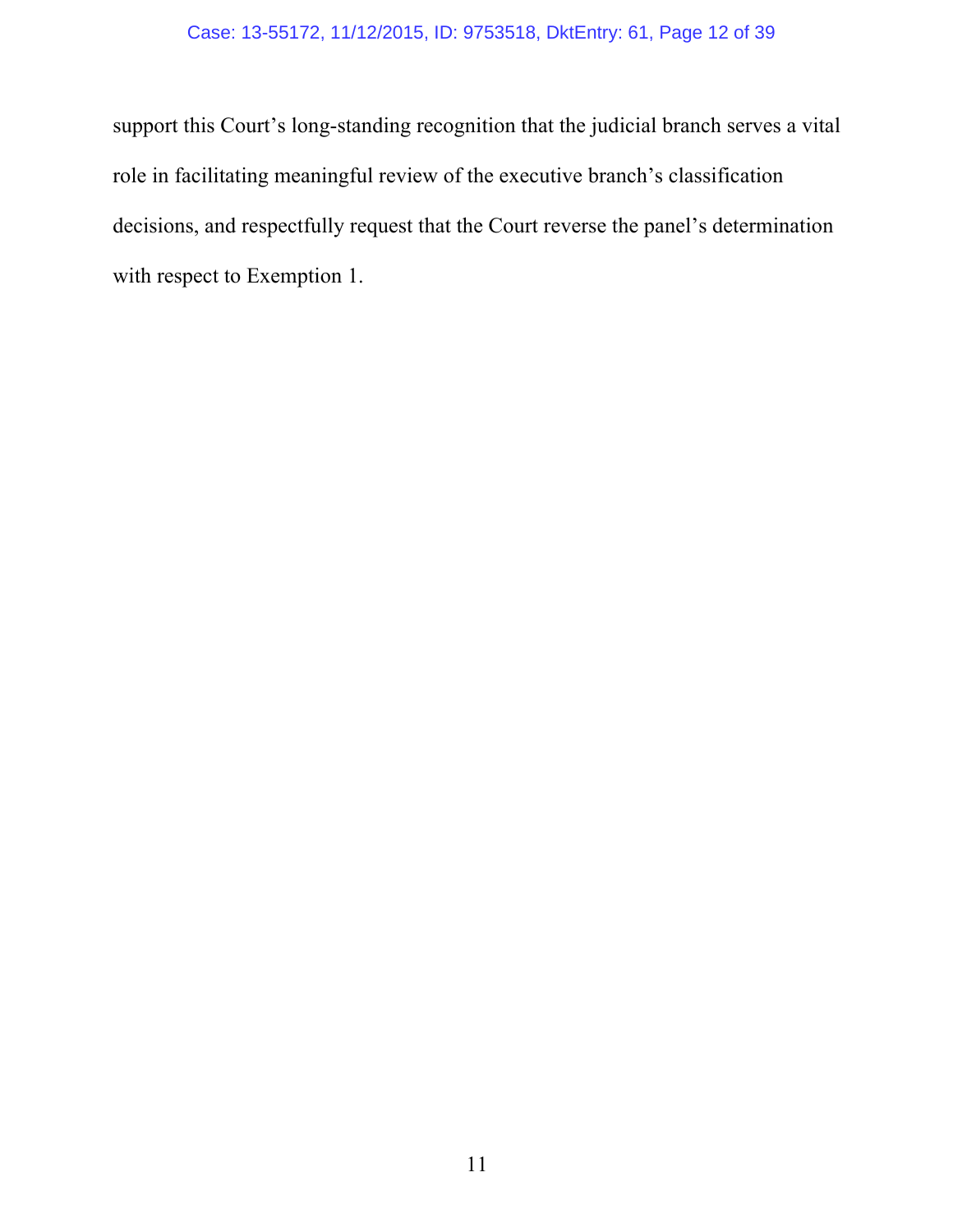### **ARGUMENT**

### **I. Congress explicitly authorized courts to substantively review executive branch classification decisions under Exemption 1 of FOIA.**

In the face of the Executive Branch's power to classify information without meaningful oversight, Congress enacted FOIA and subsequently strengthened it to ensure that the judiciary had the authority to scrutinize an agency's classification claims. *See* FOIA Amendments of 1974, Pub. L. No. 93-502, 88 Stat. 1561 (narrowing FOIA's Exemption 1 to exempt only records that "are in fact properly classified"). By enacting the 1974 amendments to FOIA, Congress sought to prevent improper classification claims and provide meaningful review of classification decisions so that citizens could better understand the actions of their government. The judiciary's role becomes increasingly important when, as in the present case, the Executive Branch asks for extreme deference for its initial classification decision.

### **a. The panel below erroneously embraced a deferential standard of review of FBI classification decisions from inapposite caselaw.**

In the Ninth Circuit, an agency seeking to withhold records from disclosure under a FOIA exemption "must describe the justifications for nondisclosure with reasonably specific detail, demonstrate that the information withheld logically falls within the claimed exemptions, and show that the justifications are not controverted by contrary evidence in the record or by evidence of . . . bad faith."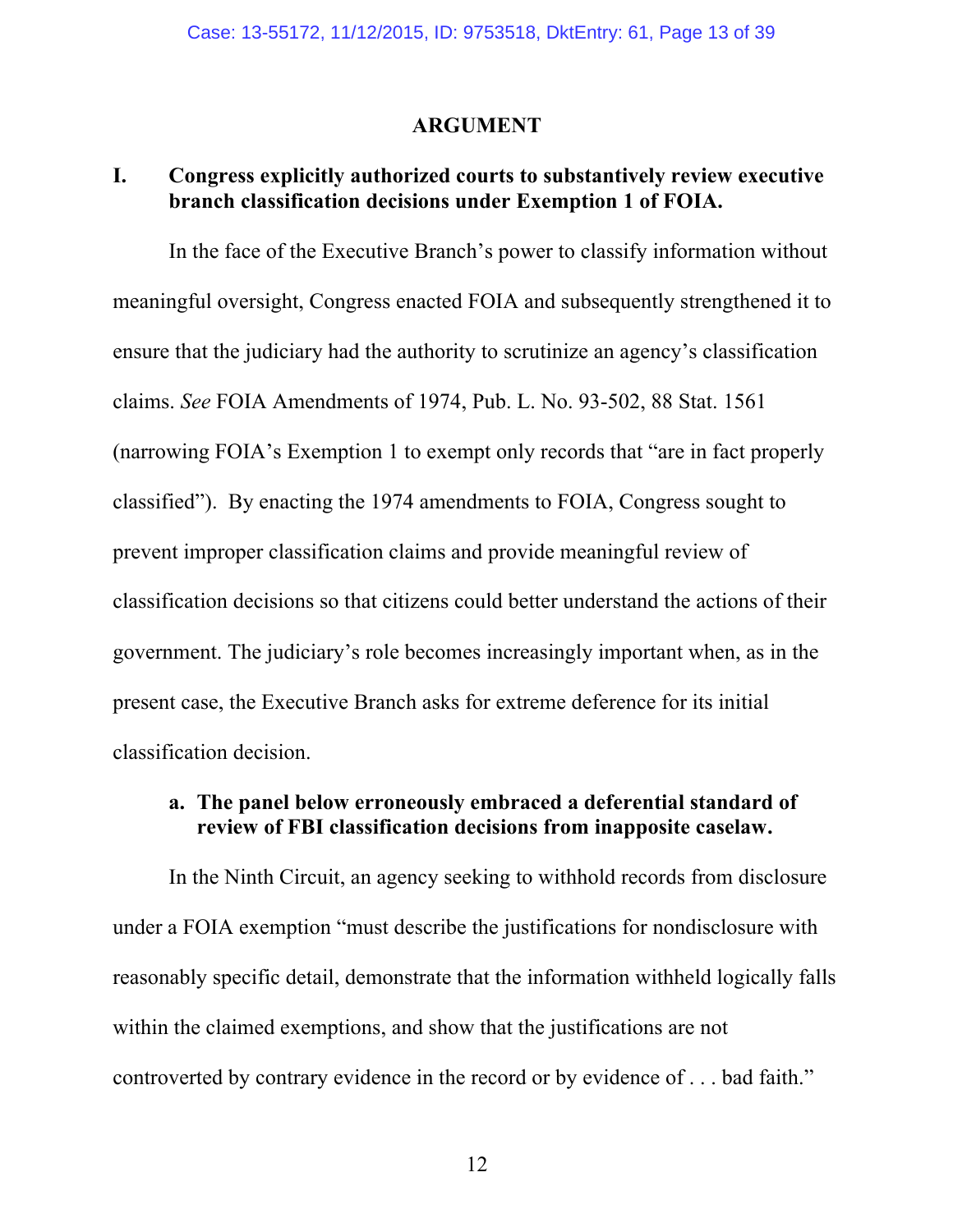*Hunt v. CIA*, 981 F.2d 1116, 1119 (9th Cir. 1992). FOIA exempts from disclosure records that are "(A) specifically authorized under criteria established by an Executive order to be kept secret in the interest of national defense or foreign policy and (B) are in fact properly classified pursuant to such Executive order." 5 U.S.C. § 552(b)(1). As this Court has recognized, "Though an executive agency's classification decisions are accorded substantial weight, the FOIA permits challenges to Exemption 1 withholdings, requires the district court to review the propriety of the classification, and places the burden on the withholding agency to sustain its Exemption 1 claims." *Wiener v. FBI*, 943 F.2d 972, 980 (9th Cir. 1991). The agency "must do more than show simply that it has acted in good faith." *Berman v. CIA*, 501 F.3d 1136, 1140 (9th Cir. 2007).

Instead of following this well-established approach with regard to the FBI's asserted exemptions, the panel below took a different tack, following D.C. Circuit caselaw finding that "an agency's justification for invoking a FOIA exemption is sufficient if it appears 'logical' or 'plausible.'" *Larson v. Dep't of State*, 565 F.3d 857, 868 (D.C. Cir. 2009). The *Larson* approach, which explicitly holds that "the court should *not* conduct a more detailed inquiry . . . to evaluate whether the court agrees with the agency's opinion," *id.* (emphasis added), is incompatible with the *Wiener* approach, which "requires the district court to review the propriety of the classification." *Wiener*, 943 F.2d at 980. The panel's reliance on *Larson*, which is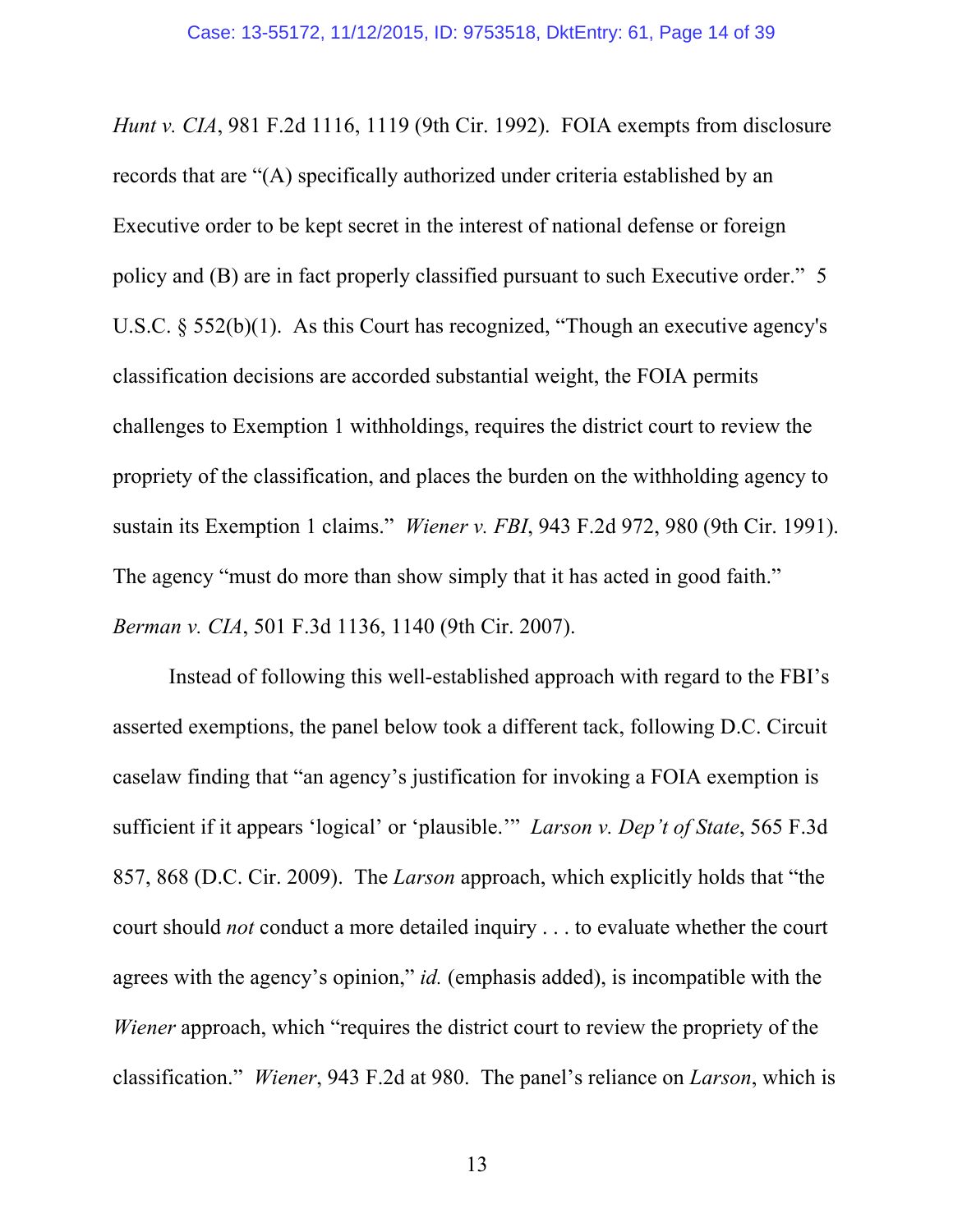#### Case: 13-55172, 11/12/2015, ID: 9753518, DktEntry: 61, Page 15 of 39

not binding precedent, is particularly puzzling in light of the fact that *Wiener* squarely addresses FBI nondisclosure under Exemption 1 — the same exemption at issue here.

The level of deference afforded to the Central Intelligence Agency in *Larson* is additionally inappropriate when applied to the FBI in this case. In *Larson*, the CIA also invoked Exemption 3 of FOIA, which covers records "specifically exempted from disclosure by statute." 5 U.S.C. § 552(b)(3). Exemption 3 operates to incorporate nondisclosure provisions from other laws into FOIA. Under this exemption, "the CIA need only show that the statute claimed is one of exemption as contemplated by Exemption 3 and that the withheld material falls within the statute." *Larson*, 565 F.3d at 865. In *Larson*, the CIA relied upon the National Security Act (NSA), which confers "broad power to protect the secrecy and integrity of the intelligence process." *CIA v. Sims*, 471 U.S. 159, 160 (1985). As this Circuit has recognized, the NSA "provides that the Director of the CIA is 'responsible for protecting intelligence sources and methods from disclosure.'" *Hunt*, 981 F.2d at 1118. The practical impact of the NSA, in conjunction with Exemption 3, is to create "a near-blanket FOIA exemption." *Id.* at 1120.

Likewise, in the other cases upon which the panel relied, the responding agency invoked Exemption 3 as well as Exemption 1. For example, the Second Circuit found "searching review" inappropriate in a case in which the National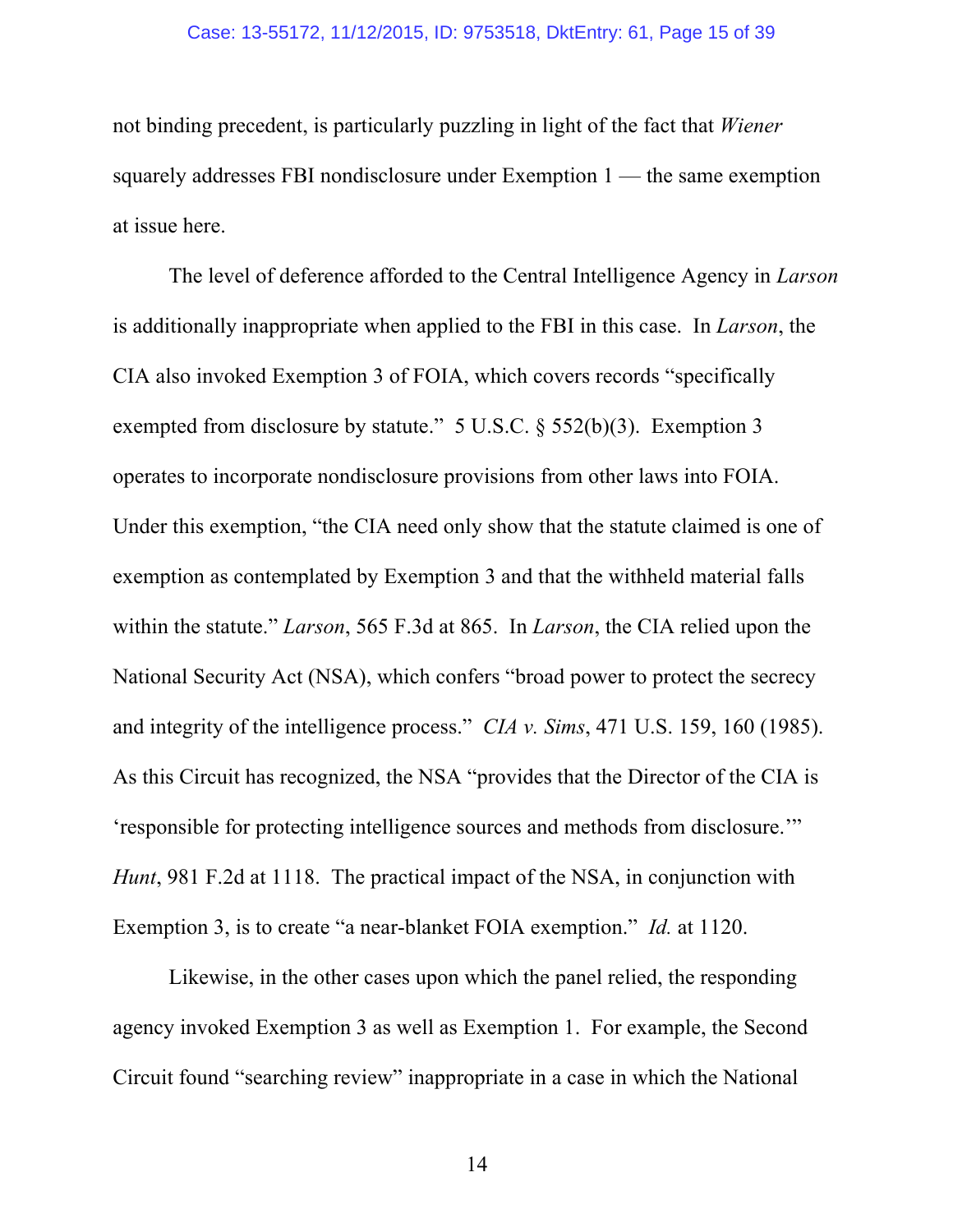Security Agency issued *Glomar* responses pursuant to Exemptions 1 and 3 in conjunction with the National Security Agency Act (NSAA). *See Wilner v. NSA*, 592 F.3d 60, 76 (2d Cir. 2009) (considering only the application of Exemption 3). The *Wilner* court found that the NSAA "eases" the agency's burden of proof under FOIA, *id.* at 75, and concluded that a court would "invariably" uphold the *Glomar* response "given the breadth of the NSAA." *Id.* at 76. Likewise, in 2007, this Court found in the Exemption 3 context that "judges are poorly positioned to evaluate the sufficiency of the CIA's intelligence claims." *Berman*, 501 F.3d at 1142

In *Larson*, *Hunt*, *Wilner*, and *Berman*, judicial deference is purportedly compelled by legislation expressing Congress's intent to withhold certain records pursuant to Exemption 3. As the Supreme Court has found in the context of the National Security Act, "The plain meaning of the statutory language, as well as the legislative history . . . indicates that Congress vested in the Director of Central Intelligence very broad authority to protect all sources of intelligence information from disclosure." *CIA v. Sims*, 471 U.S. 159, 168–69 (1985). While this Court has recognized that the breadth of Exemption 3 "may well be contrary to what Congress intended," it has concluded that it is bound to interpret the National Security Act broadly. *Hunt*, 981 F.2d at 1120. Indeed, only Congress can rewrite the myriad statutes creating broad exemptions from disclosure that undermine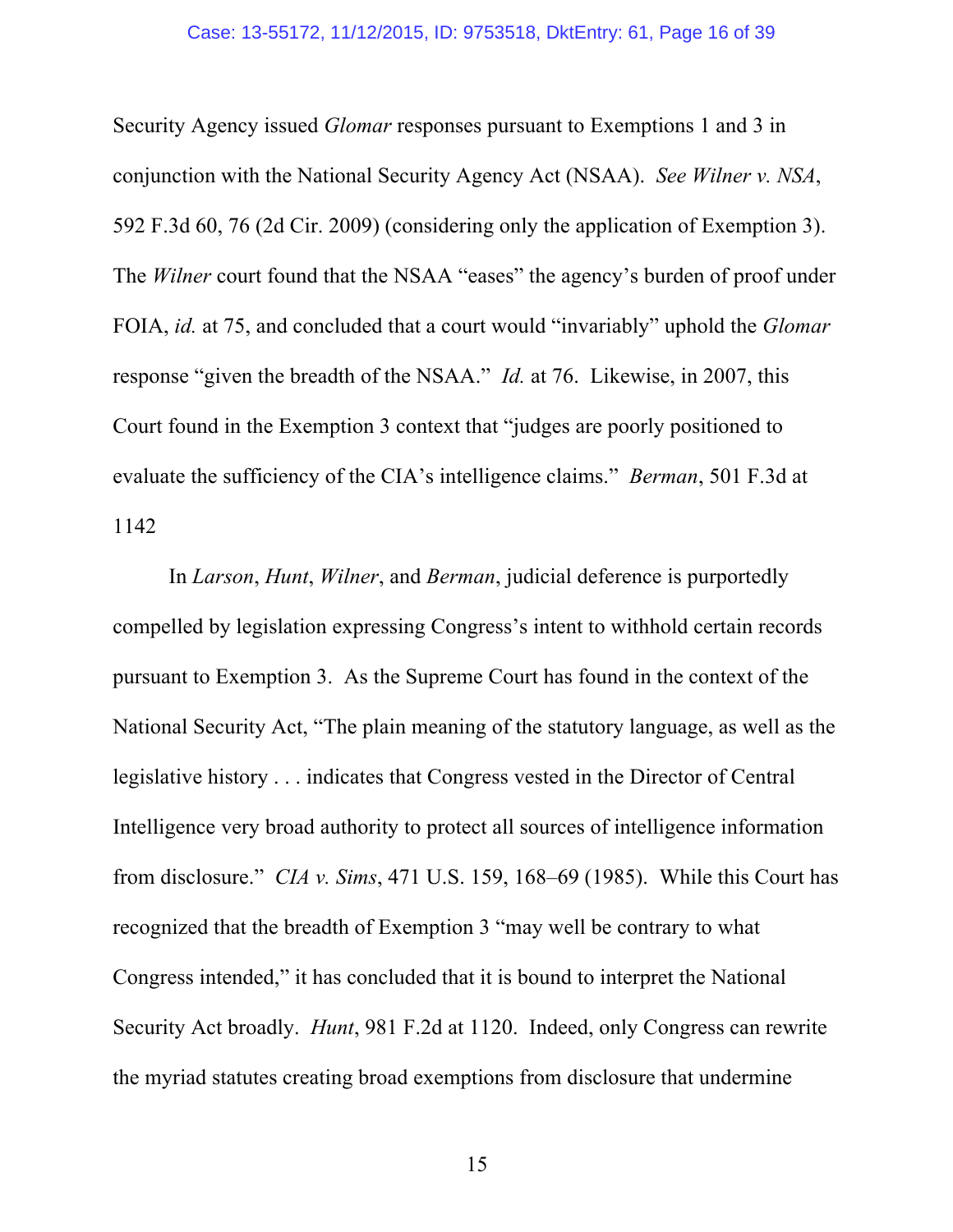FOIA's purpose. *See also* Jennifer LaFleur, *FOIA Eyes Only: How Buried Statutes Are Keeping Information Secret*, ProPublica (Mar. 14, 2011, 12:30 P.M.), http://perma.cc/48H5-J6MU.

Here, in contrast, the FBI can point to no congressional action purporting to insulate it from judicial scrutiny. Instead, the great weight of legislative authority shows that the FBI is not entitled to comparably sweeping deference to its classification decisions, but rather that Congress intended courts to play an important role in substantively reviewing those claims. *See Wiener*, 943 F.2d at 988 ("The district court's findings of facts and conclusions of law must be sufficiently detailed to establish that the careful *de novo* review prescribed by Congress has in fact taken place.") (quoting *Van Bourg, Allen, Weinberg & Roger v. NLRB* (*Van Bourg I*), 656 F.2d 1356, 1357 (9th Cir.1981)).

As a result, the panel's decision imposes an excessively deferential standard upon FBI determinations regarding classification. For example, rather than requiring the FBI to describe each justification for nondisclosure in reasonable detail, the panel below relied on *Larson* to find that "there is nothing suspicious" about the FBI's repeated, generalized justifications for nondisclosure of each document. *Hamdan*, 797 F.3d at 774. Likewise, the panel found that the FBI adequately "explain[ed] the withholding of particular groups of documents" in affidavits. *Id.* As a result, the panel concluded, "the FBI has fairly provided as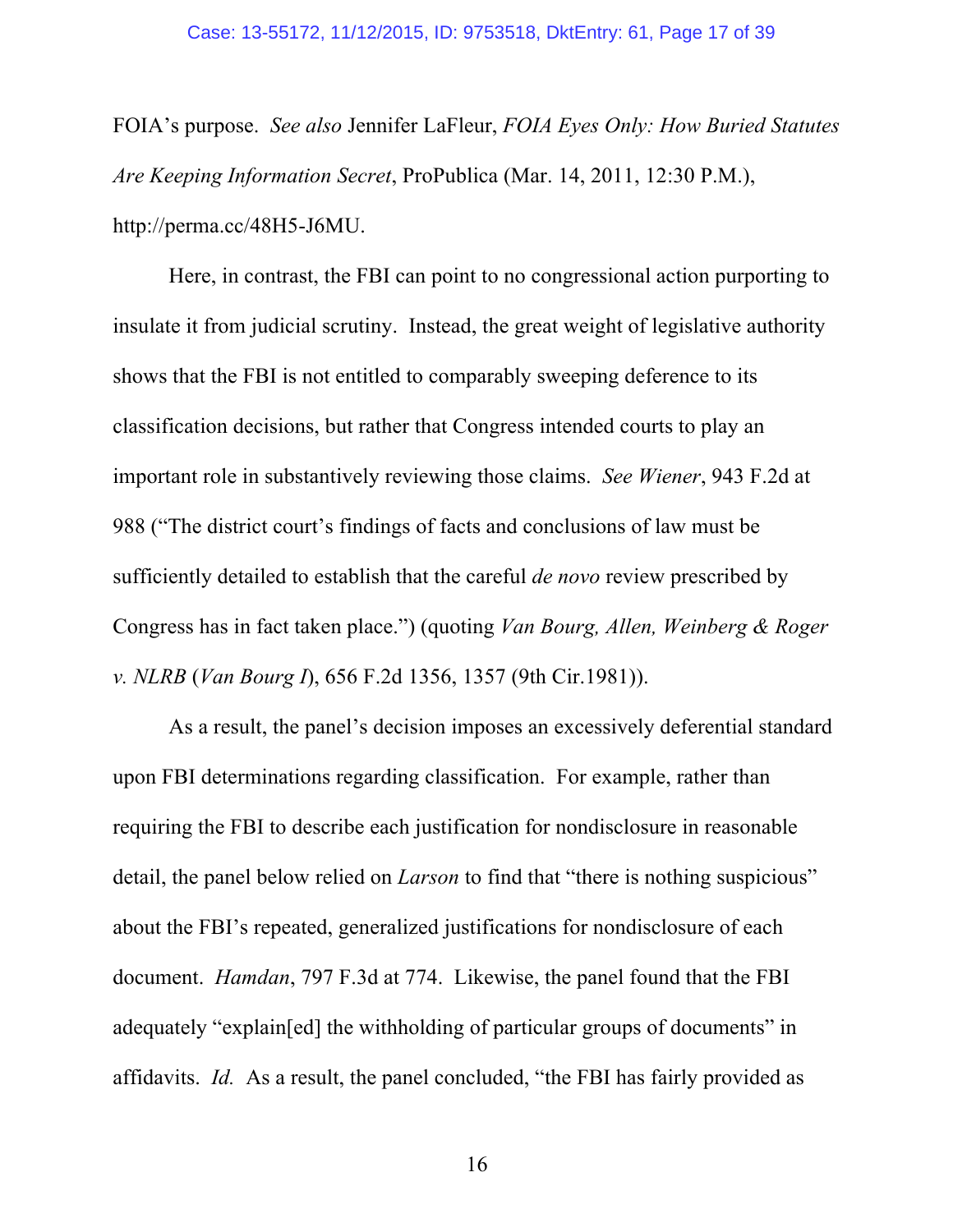#### Case: 13-55172, 11/12/2015, ID: 9753518, DktEntry: 61, Page 18 of 39

much detail as it can without compromising the very secrets Exemption 1 is supposed to protect." *Id.* at 775.

The decision of the panel below will shield both documents and judicial decision-making from public view. In *Wiener*, this Court required a district court to make sufficiently detailed findings of fact, and remanded with instructions to "state in reasonable detail the reasons for its decision as to each document in dispute." 943 F.2d at 988 (citations omitted). Here, the District Court likewise made vague and conclusory factual determinations without stating adequate reasons for its decision. *See* Memorandum at 2, *Hamdan v. Dep't of Justice*, No. 2:10-cv-06149-DSF-JEM (N.D. Cal. Dec. 10, 2012) ("From a review of the totality of the record, the Court finds that the claimed exemptions were properly invoked.").

General and superficial factual findings like those made by the District Court burden the appellate court, which is "ill-equipped to conduct its own investigation into the propriety of claims for non-disclosure." *Van Bourg I*, 656 F.2d at 1358. But by evading requirements of detailed review and factual findings, the FBI also undermines the "heavy emphasis on disclosure" contemplated in FOIA. *Id.* at 1357. The effect of the panel's decision below is not only to exempt the records themselves from disclosure, but to shield the court's factual and legal basis from public scrutiny as well.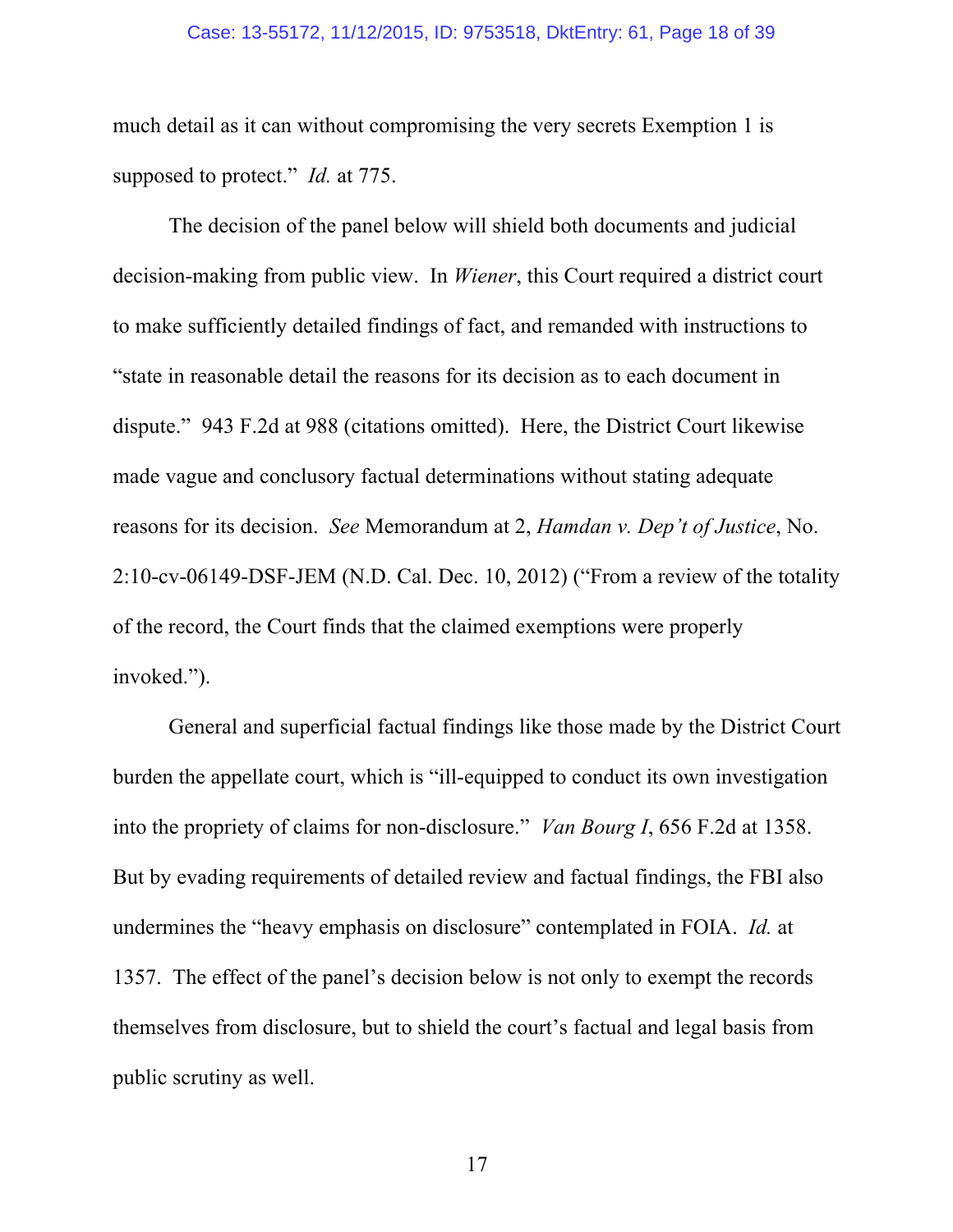### **b. In amending FOIA in 1974, Congress sought to strengthen the judiciary's oversight of the executive branch by authorizing courts to review de novo whether classified material was properly withheld under Exemption 1.**

The original enactment of FOIA in 1966 did not give federal courts the explicit power to review executive branch classification decisions under Exemption 1. In *EPA v. Mink*, 410 U.S. 73 (1973), the U.S. Supreme Court construed FOIA to limit a court's inquiry under Exemption 1 to procedural review. At the time the Court reviewed the statute, the text of section 552(b)(1) exempted from disclosure records "specifically required by Executive order to be kept secret in the interest of the national defense or foreign policy," without mention of whether the particular classification action was proper under the order. Freedom of Information Act, Pub. L. No. 89- 487, 80 Stat. 250 (1966).

In *Mink* the Court held that the test under Exemption 1 as it was originally written "was to be simply whether the President has determined by Executive Order that particular documents are to be kept secret." *Mink*, 410 U.S. at 82. The Court also construed FOIA as forbidding courts to conduct in camera review of documents that the Executive Branch had classified. *Id*. at 81. Justice Potter Stewart, acknowledging the lack of judicial oversight of the Executive Branch's classification claims, noted in concurrence that the Court's interpretation of FOIA meant that there was "no means to question an Executive decision to stamp a document 'secret,' however cynical, myopic, or even corrupt that decision might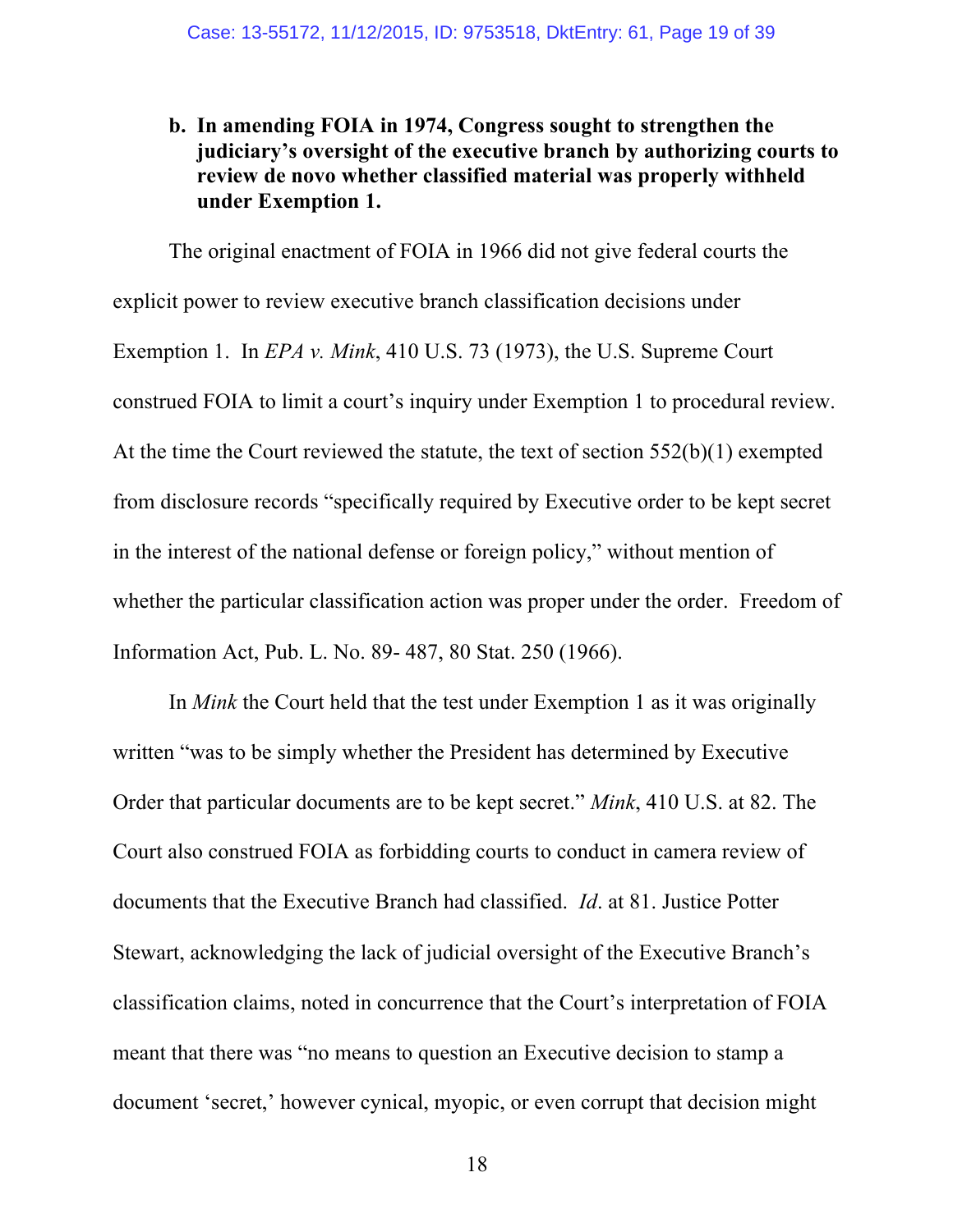have been." *Id.* at 95 (Stewart, J., concurring). Recognizing that the limitation on judicial inquiry was a statutory constraint, the Court acknowledged Congress' power to amend the law to allow for substantive review of classification claims. *Id.* at 83.

Congress responded immediately to reverse the *Mink* decision and to direct federal courts to engage in the type of inquiry at issue in the present case. The Senate Judiciary Committee's report on the 1974 amendments stated that the amendments to Exemption 1 "will necessitate a court to inquire during de novo review not only into the superficial evidence — a 'Secret' stamp on a document or set of records — but also into the inherent justification for the use of such a stamp." S. Rep. No. 93-854 (1974), *reprinted in* FREEDOM OF INFORMATION ACT AND AMENDMENTS OF 1974, at 182 (1975), *available at* http://perma.cc/B3FX-GVEU ("FOIA SOURCEBOOK" hereafter). The House pursued the same legislative objective. *See* H.R. Rep. No. 93-876, *reprinted in* FOIA SOURCEBOOK, at 127 (discussing amendments "aimed at increasing the authority of the courts to engage in a full review of agency action with respect to information classified . . . under Executive order and authority.").

Beyond superseding *Mink*, Congress also sought to address overbroad and improper classification efforts by the Executive, exactly the type of overclassification that has plagued the system since its inception. As Rep. Patsy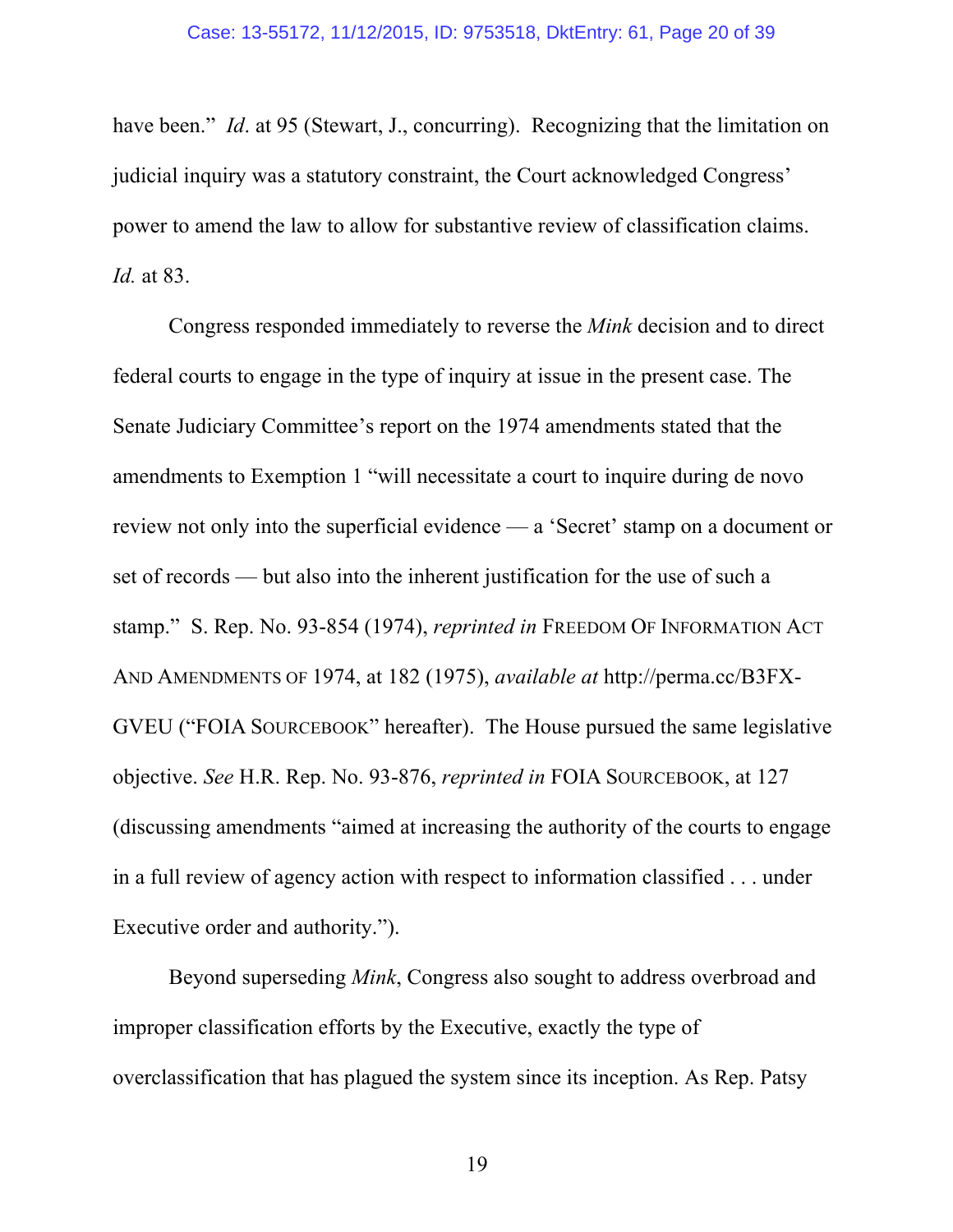Mink (D-Hawaii) — the named plaintiff in the *Mink* case — stated on the House floor during debates on the bill, "Our intention in making this change is to place a judicial check on arbitrary actions by the Executive to withhold information that might be embarrassing, politically sensitive, or otherwise concealed for improper reasons rather than truly vital to national defense or foreign policy." 120 Cong. Rec. H1,787-803 (1974), *reprinted in* FOIA SOURCEBOOK, at 260.

The Senate was equally fearful that an agency's initial decision to classify information would not be reviewed by a neutral party. Referring to government officials with security clearances, Sen. Alan Cranston (D-Cal.) said that "we must not let 17,364 bureaucrats be the final judges of what we are to know from our Government." *Id.* at 301 (1975). Sen. Edmund Muskie (D-Me.) echoed these sentiments, stating that exempting classification decisions from judicial scrutiny would "foster the outworn myth that only those in possession of military and diplomatic confidences can have the expertise to decide with whom and when to share their knowledge." *Id.* at 305.

The legislative history and statements by supporters of the amendments to Exemption 1 demonstrate that Congress intended not only to overrule the *Mink* decision but also to impose a structural check on the Executive Branch's ability to assert national security or foreign policy-based withholdings under FOIA. Recognizing that agencies sometimes fail to engage in the rigorous process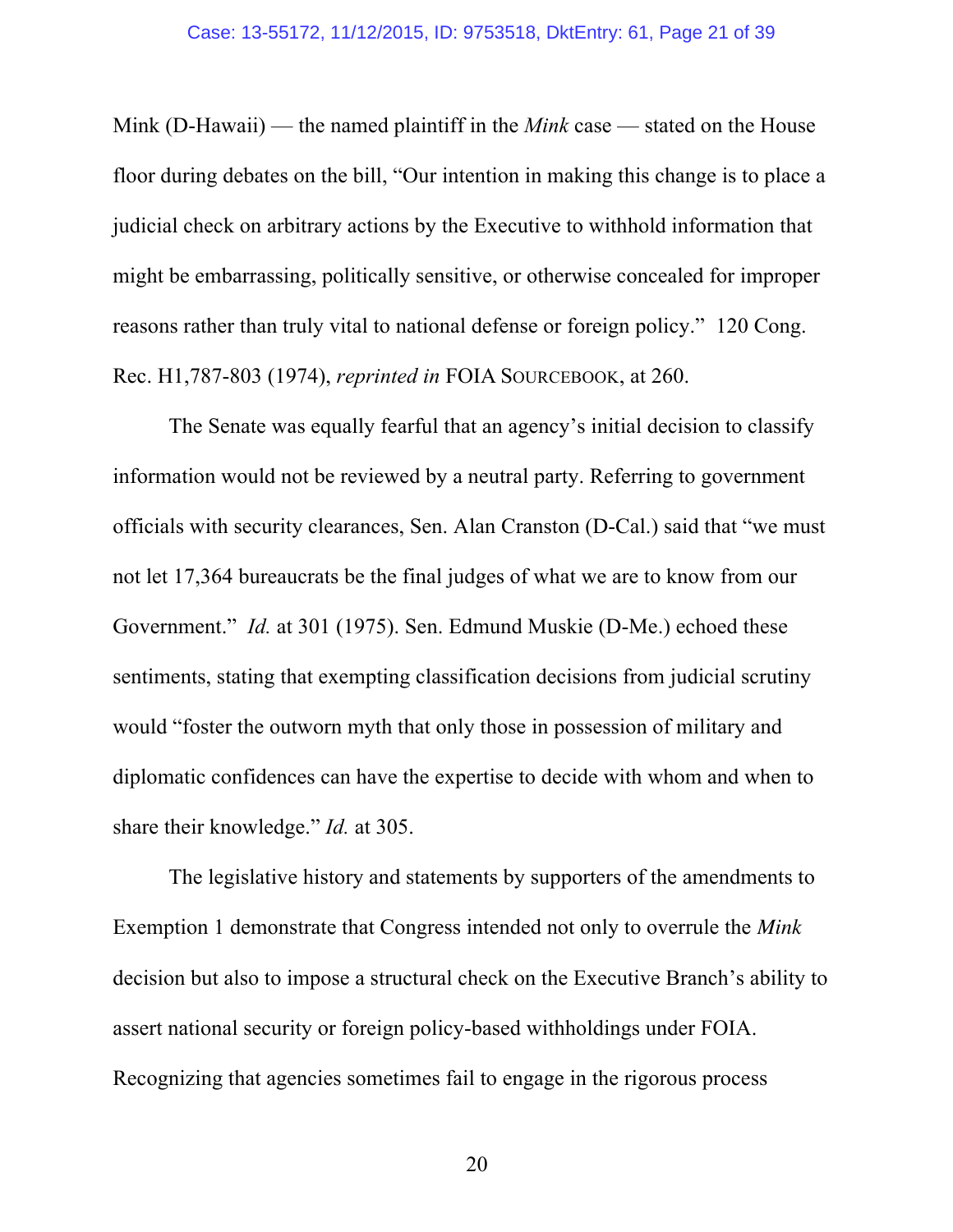necessary to classify information, Congress empowered federal courts to scrutinize the substance of a withholding under FOIA's Exemption 1 so as to create additional oversight of the Executive Branch.

### **c. Congress forcefully affirmed its grant of judicial review of agency withholdings under Exemption 1 when it overrode President Ford's veto of the 1974 FOIA amendments.**

Congress made plain its intent to place a judicial check on Executive Branch classification claims under Exemption 1 when it overrode a presidential veto and passed the 1974 amendments into law. President Ford vetoed the legislation in part because he believed courts lacked the expertise to review classification decisions. *See* Veto Message From President of the United States, Freedom of Information Act (Nov. 18, 1974), *reprinted in* FOIA SOURCEBOOK, at 484 (1975) ("[T]he courts should not be forced to make what amounts to the initial classification decision in sensitive and complex areas where they have no particular expertise."). Although Congress was sensitive to concerns raised by the President regarding the federal courts' ability to properly determine whether documents should have been classified, it ultimately believed that courts could and should make such determinations. The override vote was 371 to 31 in the House and 65 to 27 in the Senate. *See id.* at 431, 480.

In overriding President Ford's veto, Congress made clear its confidence that the judiciary could undertake review of classification decisions. Sen. Muskie made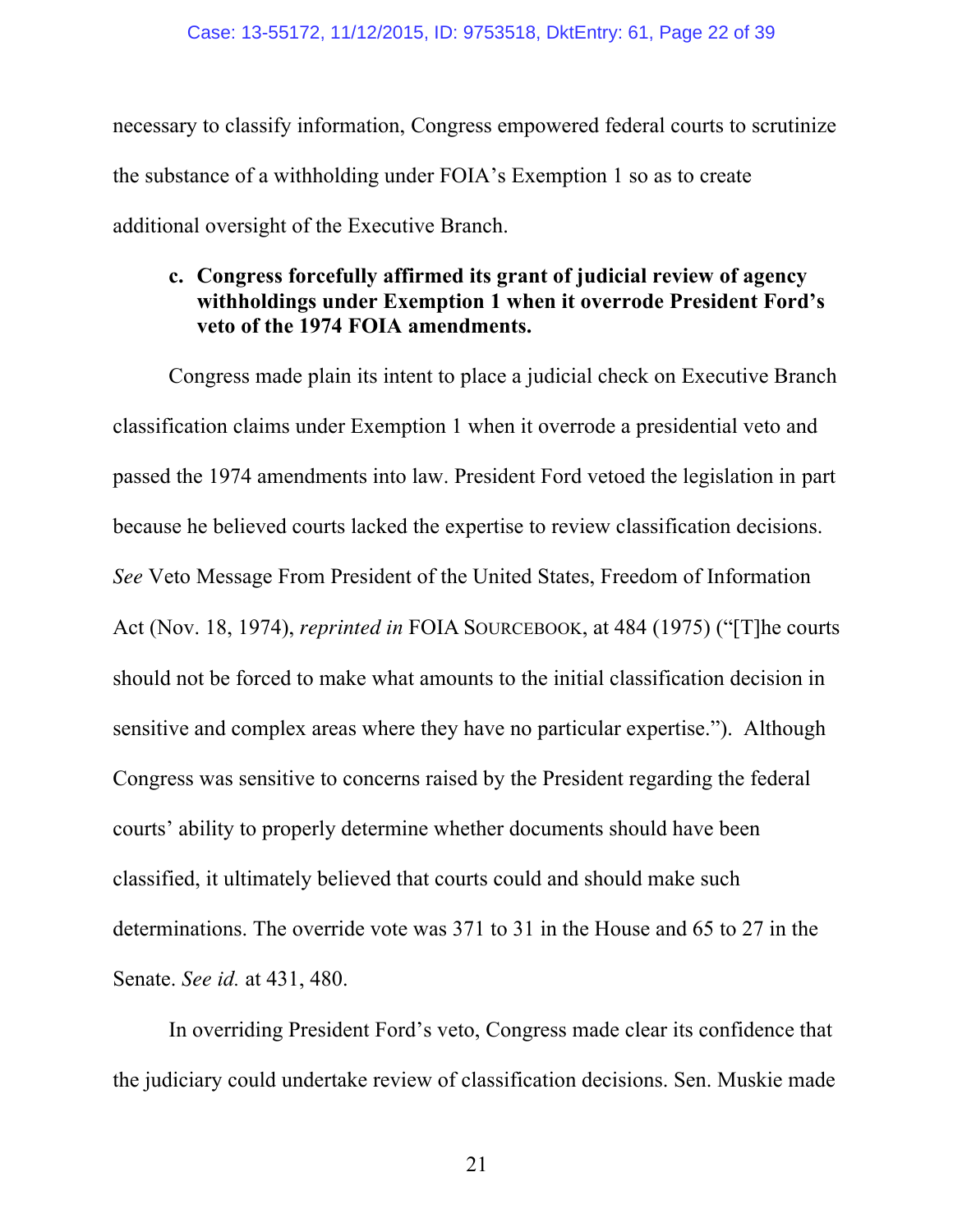Congress' faith in the judiciary clear during the debates after President Ford's veto when he said, "I cannot understand why we should trust a Federal judge to sort out valid from invalid claims of executive privilege in litigation involving criminal conduct, but not trust him or his colleagues to make the same unfettered judgments in matters allegedly connected to the conduct of foreign policy." *Id.* at 449.

Additionally, Congress believed that the benefit of fostering increased government transparency through active judicial scrutiny of Exemption 1 withholdings outweighed the President's concerns. *See* 120 Cong. Rec. H10,864- 875, *reprinted in* FOIA SOURCEBOOK, at 407 ("By our votes to override this veto we can put the needed teeth in the freedom of information law to make it a viable tool to make 'open government' a reality in America.") (comments of Rep. Moorhead (D-Pa.)). In essence, Congress turned aside President Ford's concern that the federal courts could not make appropriate determinations regarding whether material was properly classified and withheld under Exemption 1 of FOIA.

### **d. Application of the correct standard of scrutiny is imperative to resolve the ongoing problem of overclassification**

Regardless of whether the particular records at issue in this case are properly classified, the climate of overclassification in the Executive Branch makes it imperative that this Court continue to apply the correct standard to adjudicating Exemption 1 cases. According to the latest annual report prepared by the Information Security Oversight Office ("ISOO"), which is responsible for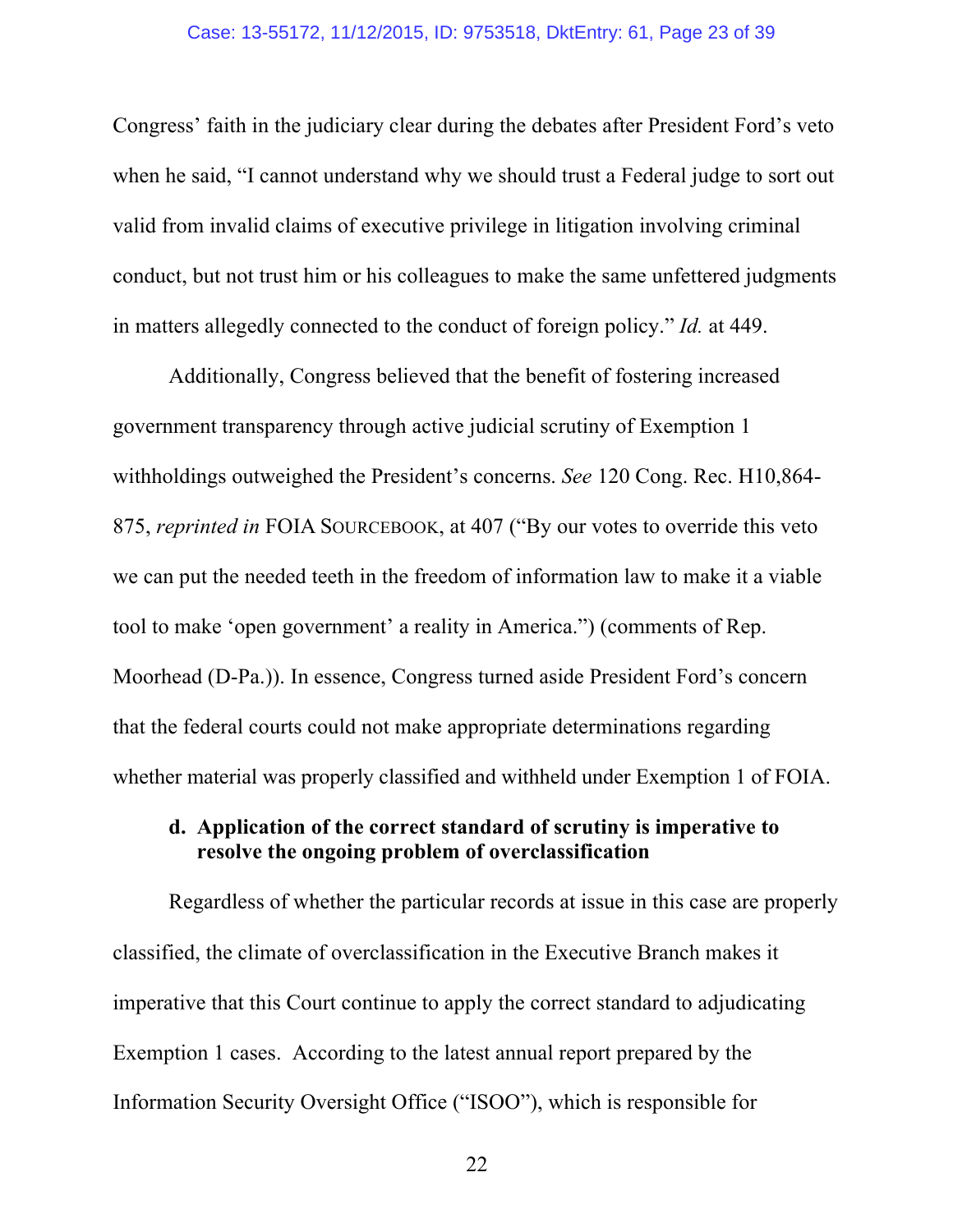#### Case: 13-55172, 11/12/2015, ID: 9753518, DktEntry: 61, Page 24 of 39

oversight of the Executive Branch's classification system, agencies made more than 77 million classification decisions during the 2014 Fiscal Year. ISOO, Report to the President, at 6 (2014), *available at* https://perma.cc/S6F7-CHF4. The 2014 total represents a slight decrease from Fiscal Year 2013. *See id.*

Nonetheless, although classification decisions dropped between the late 1980s and through the 1990s, the last decade has seen a sharp increase in the government's classification activity. Figure 1 below is a graphic illustrating the annual total classification decisions from the latest ISOO annual report.



*Figure 1. See* Information Security Oversight Office, Report to the President, at p. 6.

As Figure 1 shows, classification decisions more than doubled between 2008 and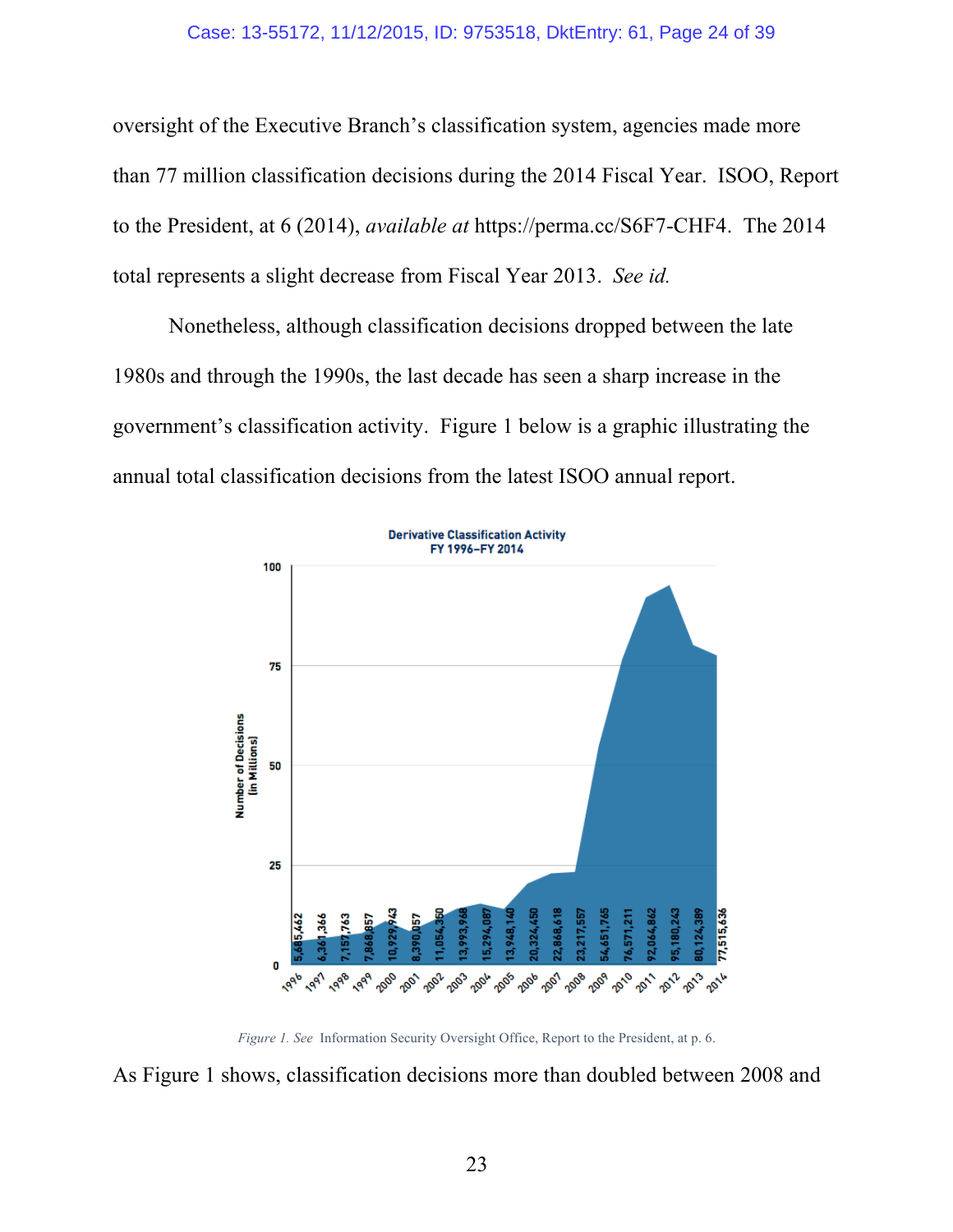#### Case: 13-55172, 11/12/2015, ID: 9753518, DktEntry: 61, Page 25 of 39

2009, the time period that coincides with Hamdan's meeting with the FBI in Abu Dhabi, and his detention, torture, and habeas corpus petition in the United States District Court. *Hamdan*, 797 F.3d at 767–68 (summarizing the events giving rise to Hamdan's FOIA request).

At the same time, the government frequently relies on Exemption 1. The most recent statistics suggest that the government invoked Exemption 1 over 6,000 times in Fiscal Year 2014, while agencies cited the exemption almost 8,500 times in Fiscal Year 2013. *See* Office of Information Policy ("OIP"), Dep't of Justice, Summary of Annual FOIA Reports for Fiscal Year 2014, at 8, *available at*  http://1.usa.gov/20r79bX ("Notably, the government's use of Exemption. 1 . . . decreased significantly by 29.1% . . .); *see also* OIP, Dep't of Justice, Summary of Annual FOIA Reports for Fiscal Year 2013, at 7, *available at*  http://1.usa.gov/1Q8OH3g (reporting that the government invoked Exemption 1 8,496 times).

The use of classification to shield documents from the public and the subsequent use of Exemption 1 to withhold them under FOIA compound the problem of state secrecy and inhibit meaningful discussion about important government activities. In this climate of secrecy, it is more important than ever that federal courts exercise the role Congress assigned to check Executive Branch classification decisions.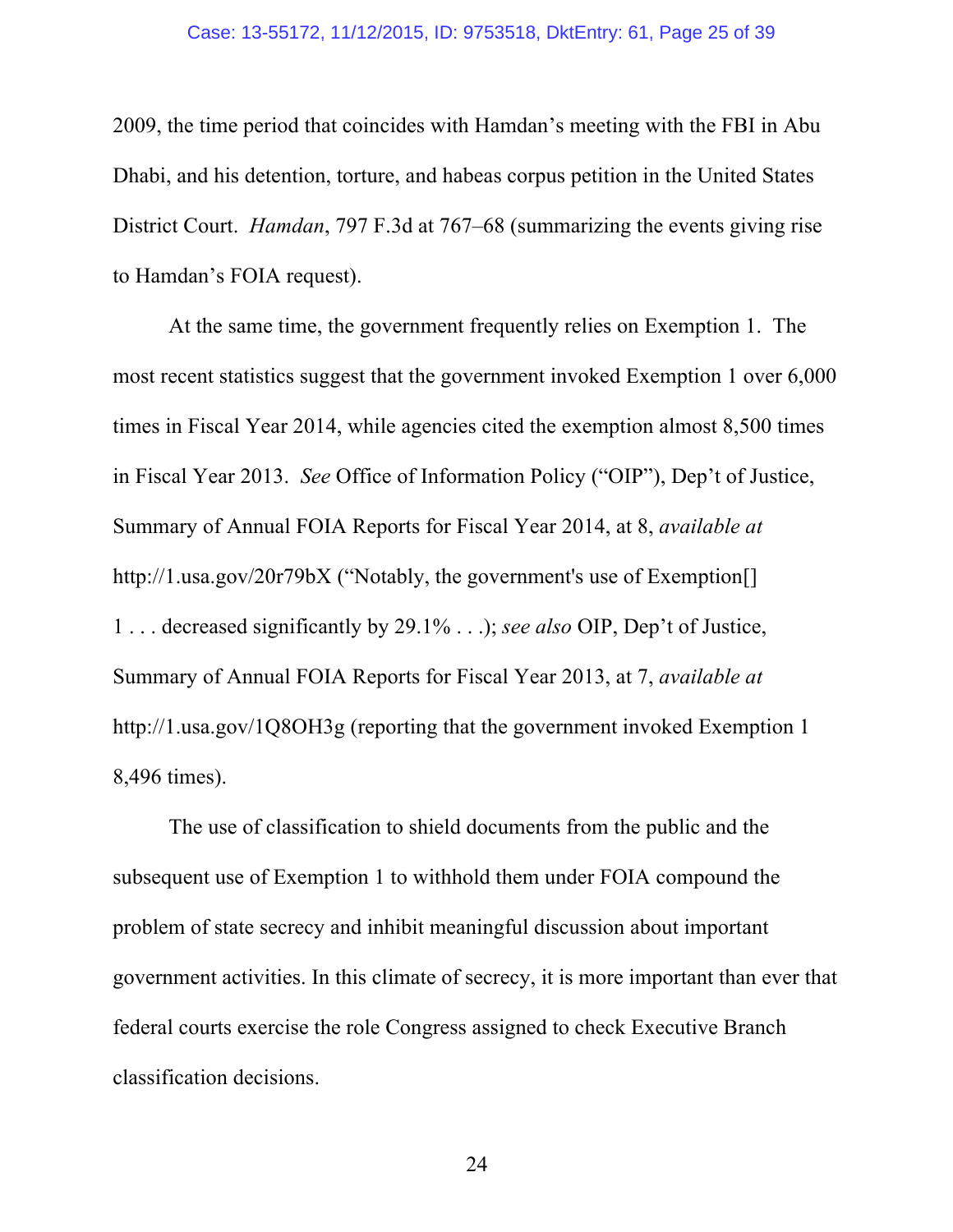### **II. Congress deliberately balanced FOIA's goal of increasing access to government records against the potential harm of releasing national security information when it amended the statute in 1974.**

Although Congress intended to provide a meaningful check against Executive Branch classification decisions, it remained sensitive to the fact that such review could potentially lead to the release of information which may do actual harm to national security or foreign policy interests. Accordingly, Congress sought to carefully balance the Executive Branch's concerns regarding judicial scrutiny of agency classification decisions against FOIA's overarching goal of transparency by requiring courts to provide some level of deference to agency classification claims. This process, embedded into the analysis courts undertake when reviewing Exemption 1 withholdings, protects both the statute's transparency goal and the need to protect legitimate secrets.

But, as the legislative history makes clear, Congress did not envision a level of deference that prevents a federal court from conducting a good-faith inquiry into the Executive Branch's underlying justifications. As the D.C. Circuit recognized when scrutinizing an agency's classification claims under Exemption 1, "[D]eference is not equivalent to acquiescence." *Campbell v. Dep't of Justice*, 164 F.3d 20, 30 (D.C. Cir. 1998).

In an effort to satisfy Executive Branch concerns regarding judicial review of classification determinations, Congress instructed courts to "accord substantial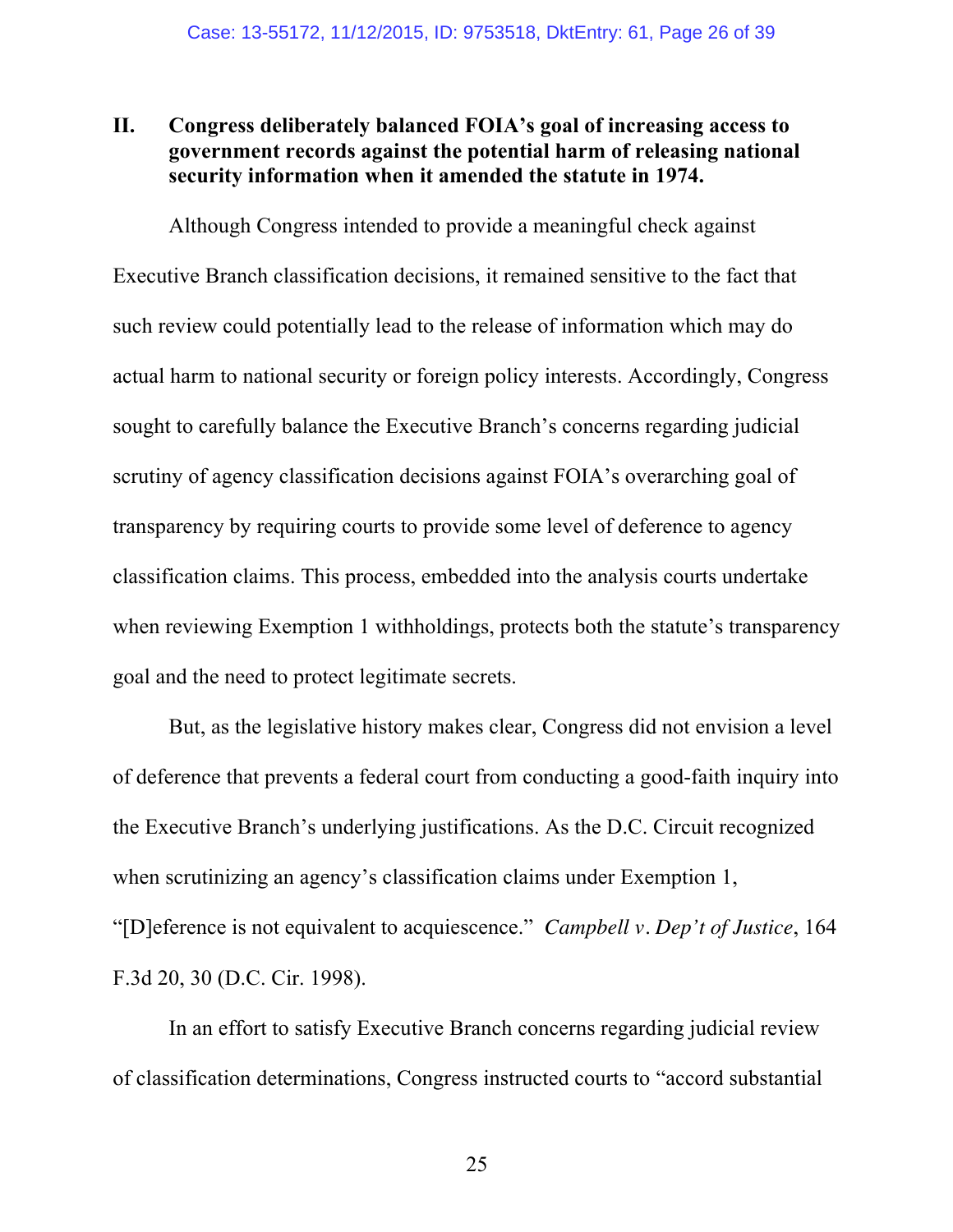weight to an agency's affidavit concerning the details of the classified status" of documents withheld under Exemption 1. H.R. Rep. No. 93-1380 (1974) (Conf. Rep.), *reprinted in* FOIA SOURCEBOOK, at 229. This Court and others took the standard enunciated by Congress and incorporated it into the review they undertake when scrutinizing Exemption 1 claims. *See Hunt*, 981 F.2d at 1119 ("In evaluating the CIA's claim for exemption in the present case, the district court was required to accord 'substantial weight' to the CIA's affidavits.") (quoting *Miller v. Casey*, 730 F.2d 773, 776 & 778 (D.C.Cir.1984)); *see also Larson*, 565 F.3d at 864 (recognizing the "substantial weight" standard).

Nevertheless, Congress did not intend judicial deference to swallow the purpose behind strengthening FOIA in 1974. As discussed *supra*, erasing the distinction between affording an agency deference and creating a practically "blanket" exemption for an agency's classification claim would leave FOIA exactly where it was in *Mink*'s wake and before the 1974 Amendments.

Moreover, in amending FOIA, Congress both intended that courts would need to scrutinize agency classification claims under Exemption 1 and anticipated that courts would sometimes determine that the Executive Branch had improperly invoked the exemption. *See* S. Rep. No. 93-854, *reprinted in* FOIA SOURCEBOOK, at 183:

It is essential, however, to the proper workings of the Freedom of Information Act that any executive branch review, itself, be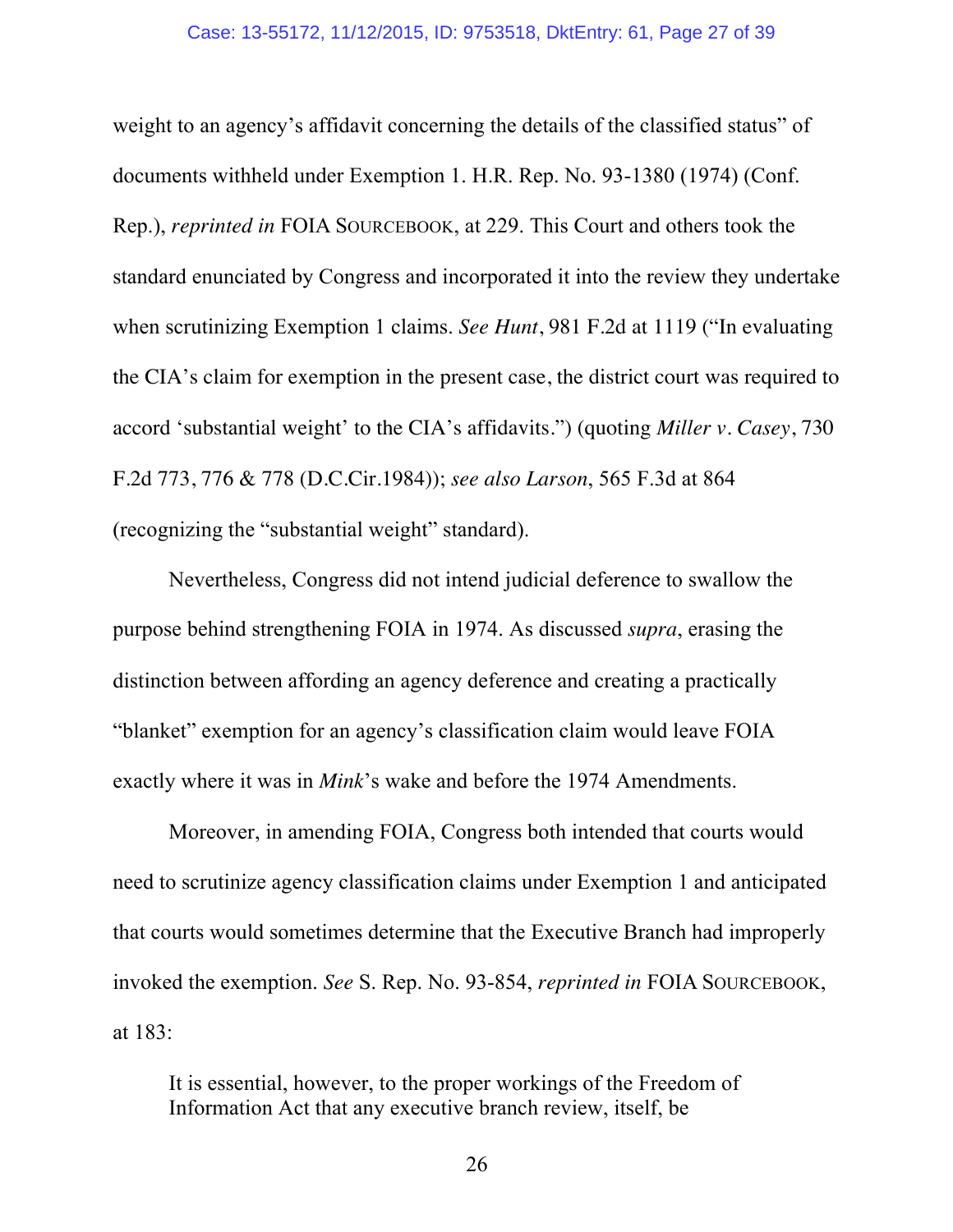reviewable outside the executive branch. [. . .] The judgments involved may often be delicate and difficult ones, but someone other than interested parties — officials with power to classify and conceal information — must be empowered to make them.

In light of Congress' 1974 amendments to FOIA, this Court has the authority to scrutinize the FBI's classification claims at issue in the present case, even as FOIA provides the Executive Branch with some deference. This deliberately calibrated standard strikes a balance between FOIA's transparency goals and the Executive Branch's concerns about national security. This deference, however, is no bar to this Court exercising its duty to rigorously review the agency classification determinations at issue and, should they be found to be improper, order the documents' disclosure.

# **CONCLUSION**

For the foregoing reasons, *amici* respectfully urge this Court to reverse the District Court's decision with respect to its findings regarding Exemption 1.

Dated: November 12, 2015 Respectfully submitted,

# */s/ Bruce D. Brown*

Bruce D. Brown Gregg P. Leslie Hannah Bloch-Wehba REPORTERS COMMITTEE FOR FREEDOM OF THE PRESS 1156 15th Street NW, Suite 1250 Washington, DC 20005 Telephone: (202) 795-9300 Facsimile: (202) 795-9310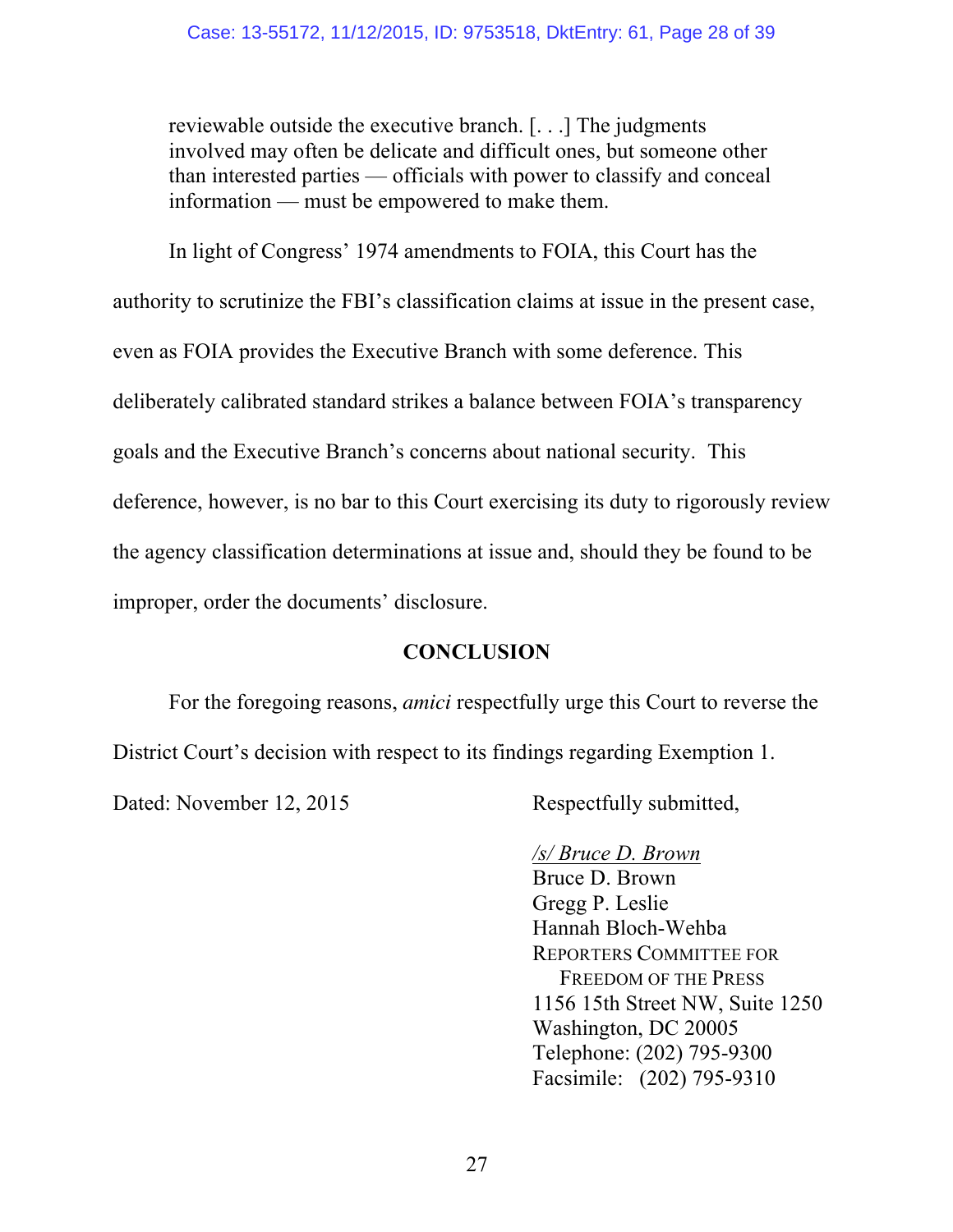# **CERTIFICATE OF COMPLIANCE**

I certify that this brief complies with the type-face and volume limitations set forth in Fed. R. of App. P. 32(a)(7)(B) as follows: The type face is fourteenpoint Times New Roman font, and the word count is 4,173, excluding the portions of the brief exempted by Rule  $32(a)(7)(B)(iii)$ .

> */s/ Hannah Bloch-Wehba* Hannah Bloch-Wehba REPORTERS COMMITTEE FOR FREEDOM OF THE PRESS 1156 15th Street NW, Suite 1250 Washington, DC 20005 Telephone: (202) 795-9300 Facsimile: (202) 795-9310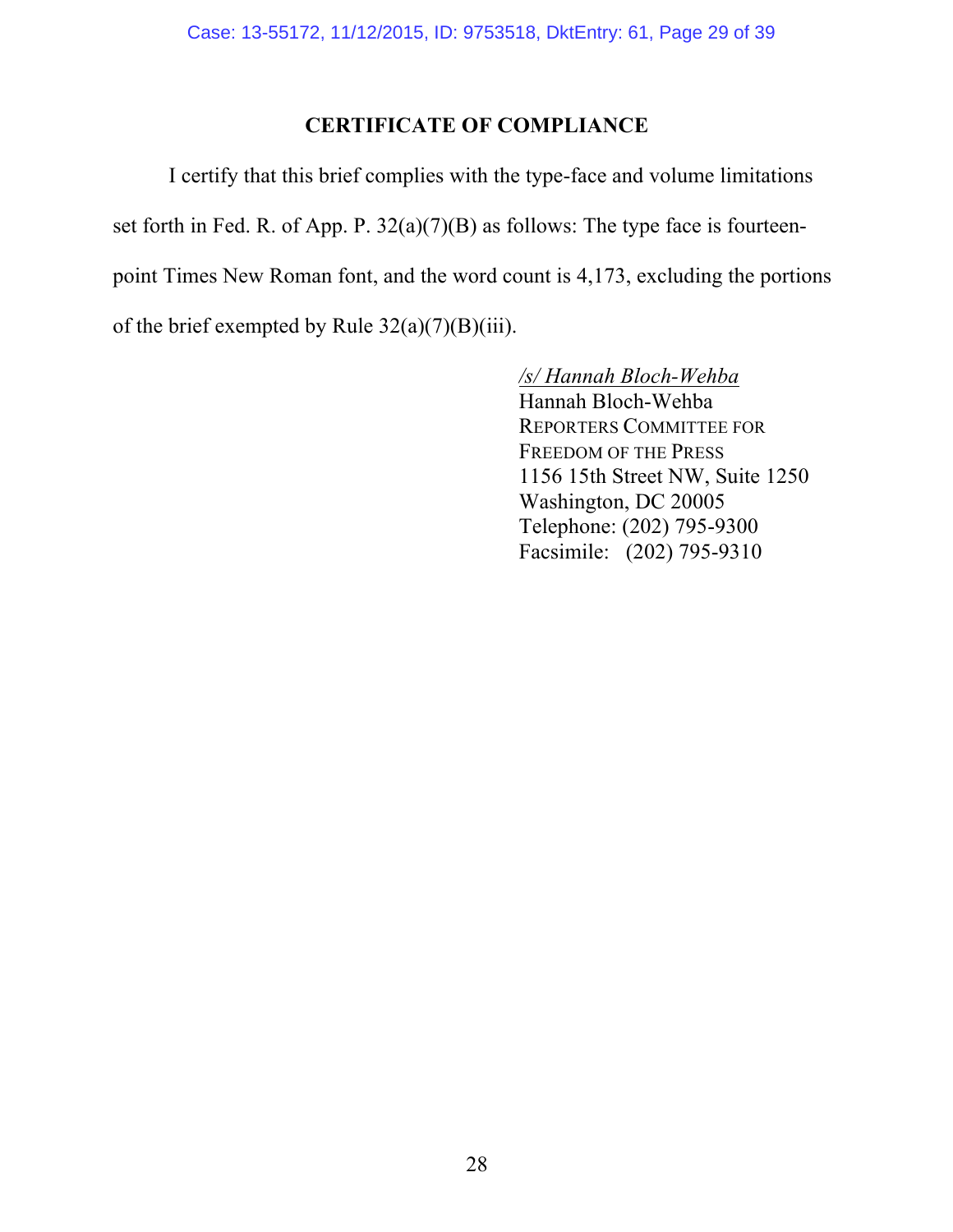## **CERTIFICATE OF SERVICE**

I hereby certify that on November 12, 2015, an electronic copy of the foregoing brief was filed with the Clerk of Court for the United States Court of Appeals for the Ninth Circuit using the Court's CM/ECF system and was served electronically by the Notice of Docket Activity upon all parties in the case. I certify that all participants in the case are CM/ECF users and that service will be accomplished by the appellate CM/ECF system.

> */s/ Hannah Bloch-Wehba* Hannah Bloch-Wehba REPORTERS COMMITTEE FOR FREEDOM OF THE PRESS 1156 15th Street NW, Suite 1250 Washington, DC 20005 Telephone: (202) 795-9300 Facsimile: (202) 795-9310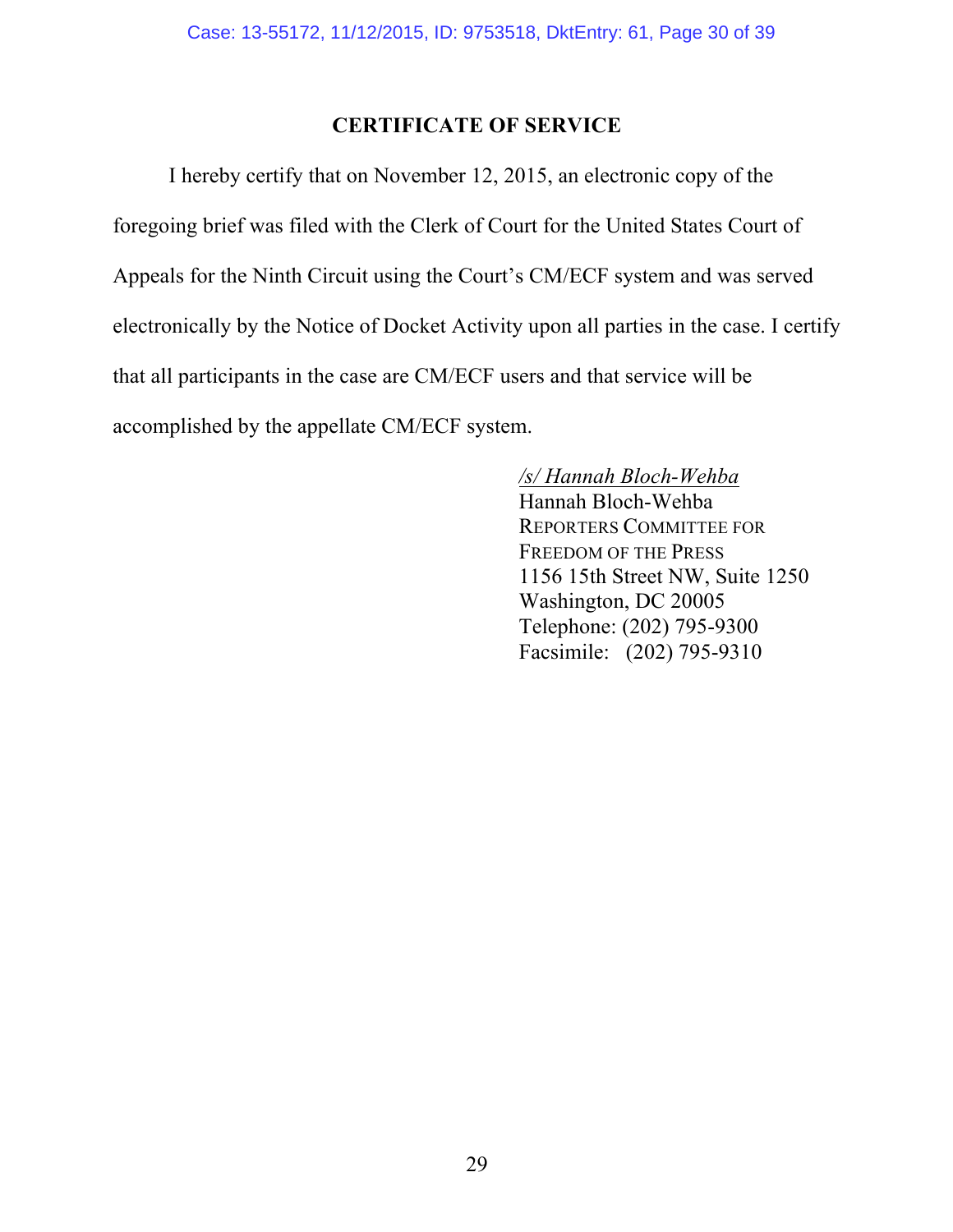### **APPENDIX A: DESCRIPTIONS OF** *AMICI*

The Reporters Committee for Freedom of the Press is a voluntary, unincorporated association of reporters and editors that works to defend the First Amendment rights and freedom of information interests of the news media. The Reporters Committee has provided assistance and research in First Amendment and Freedom of Information Act litigation since 1970.

With some 500 members, American Society of News Editors ("ASNE") is an organization that includes directing editors of daily newspapers throughout the Americas. ASNE changed its name in April 2009 to American Society of News Editors and approved broadening its membership to editors of online news providers and academic leaders. Founded in 1922 as American Society of Newspaper Editors, ASNE is active in a number of areas of interest to top editors with priorities on improving freedom of information, diversity, readership and the credibility of newspapers.

Association of Alternative Newsmedia ("AAN") is a not-for-profit trade association for 130 alternative newspapers in North America, including weekly papers like The Village Voice and Washington City Paper. AAN newspapers and their websites provide an editorial alternative to the mainstream press. AAN members have a total weekly circulation of seven million and a reach of over 25 million readers.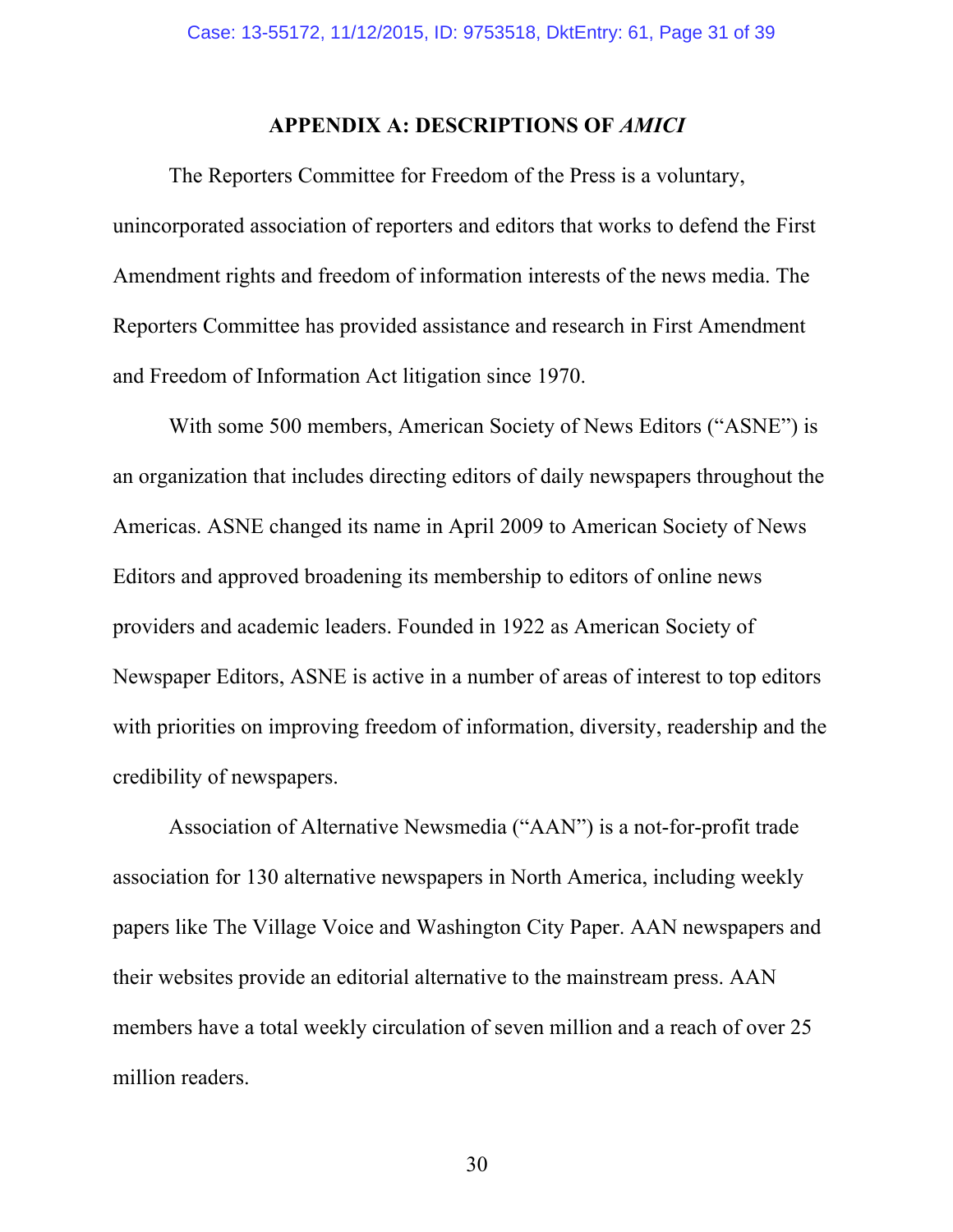Californians Aware is a nonpartisan nonprofit corporation organized under the laws of California and eligible for tax exempt contributions as a  $501(c)(3)$ charity pursuant to the Internal Revenue Code. Its mission is to foster the improvement of, compliance with and public understanding and use of, the California Public Records Act and other guarantees of the public's rights to find out what citizens need to know to be truly self-governing, and to share what they know and believe without fear or loss.

The Center for Investigative Reporting (CIR) believes journalism that moves citizens to action is an essential pillar of democracy. Since 1977, CIR has relentlessly pursued and revealed injustices that otherwise would remain hidden from the public eye. Today, we're upholding this legacy and looking forward, working at the forefront of journalistic innovation to produce important stories that make a difference and engage you, our audience, across the aisle, coast to coast and worldwide.

First Amendment Coalition is a nonprofit public interest organization dedicated to defending free speech, free press and open government rights in order to make government, at all levels, more accountable to the people. The Coalition's mission assumes that government transparency and an informed electorate are essential to a self-governing democracy. To that end, we resist excessive government secrecy (while recognizing the need to protect legitimate state secrets)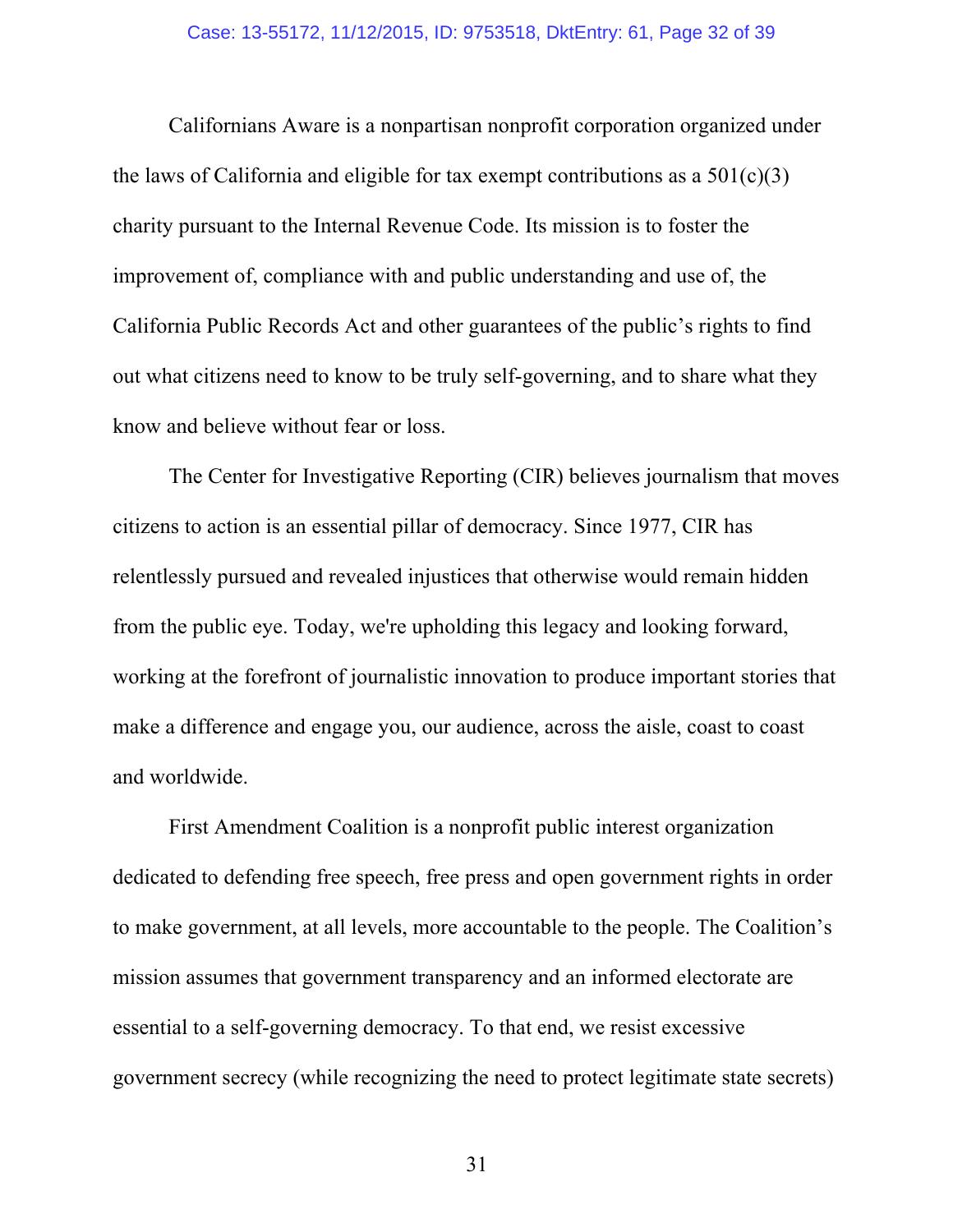and censorship of all kinds.

First Look Media, Inc. is a new non-profit digital media venture that produces The Intercept, a digital magazine focused on national security reporting.

The International Documentary Association (IDA) is dedicated to building and serving the needs of a thriving documentary culture. Through its programs, the IDA provides resources, creates community, and defends rights and freedoms for documentary artists, activists, and journalists.

The Investigative Reporting Workshop, a project of the School of Communication (SOC) at American University, is a nonprofit, professional newsroom. The Workshop publishes in-depth stories at investigativereportingworkshop.org about government and corporate accountability, ranging widely from the environment and health to national security and the economy.

The McClatchy Company, through its affiliates, is the third-largest newspaper publisher in the United States with 29 daily newspapers and related websites as well as numerous community newspapers and niche publications.

The National Press Club is the world's leading professional organization for journalists. Founded in 1908, the Club has 3,100 members representing most major news organizations. The Club defends a free press worldwide. Each year, the Club holds over 2,000 events, including news conferences, luncheons and panels, and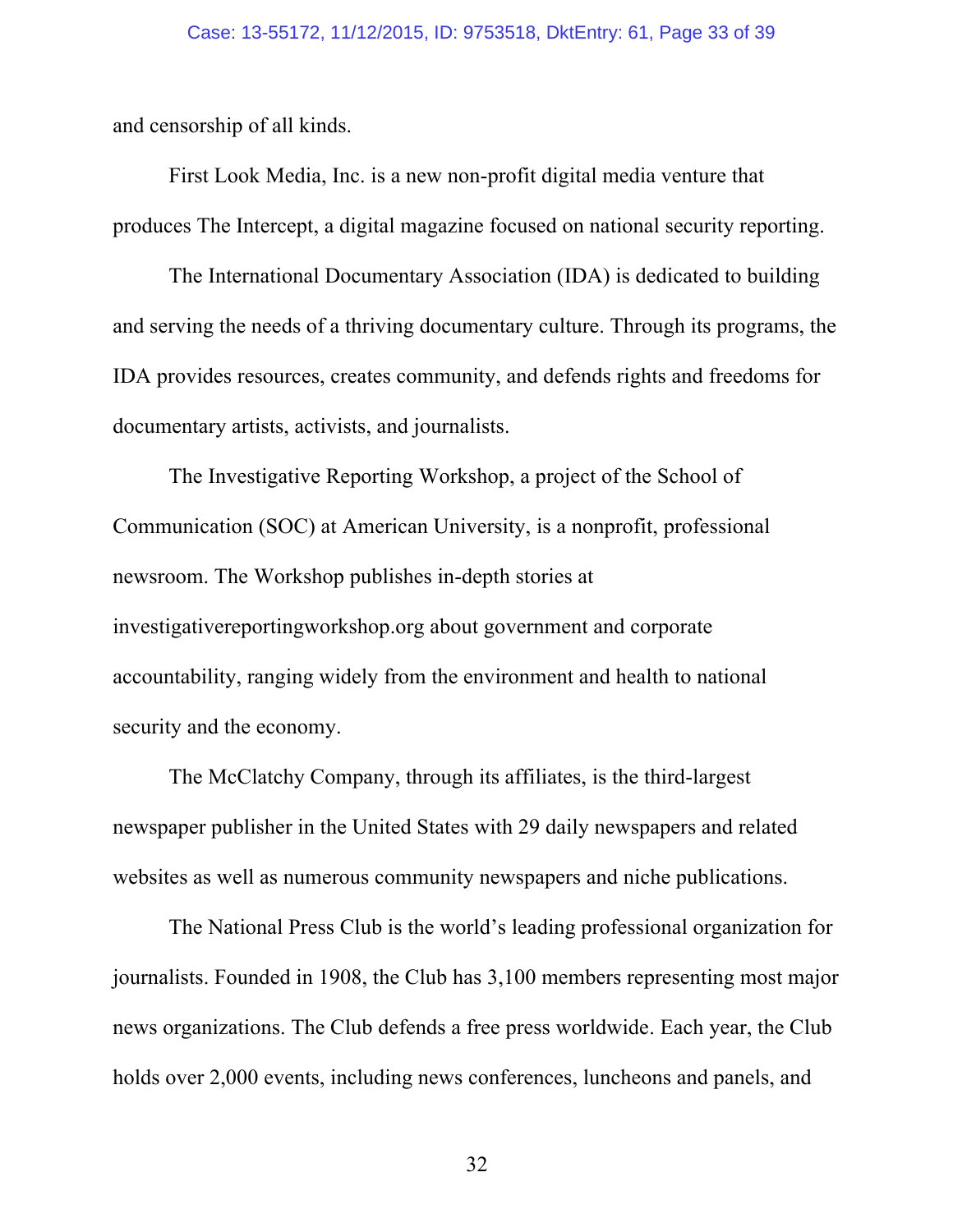more than 250,000 guests come through its doors.

The National Press Photographers Association ("NPPA") is a 501(c)(6) nonprofit organization dedicated to the advancement of visual journalism in its creation, editing and distribution. NPPA's approximately 7,000 members include television and still photographers, editors, students and representatives of businesses that serve the visual journalism industry. Since its founding in 1946, the NPPA has vigorously promoted the constitutional rights of journalists as well as freedom of the press in all its forms, especially as it relates to visual journalism. The submission of this brief was duly authorized by Mickey H. Osterreicher, its General Counsel.

The New York Times Company is the publisher of *The New York Times* and *The International Times*, and operates the news website nytimes.com.

The News Guild – CWA is a labor organization representing more than 30,000 employees of newspapers, newsmagazines, news services and related media enterprises. Guild representation comprises, in the main, the advertising, business, circulation, editorial, maintenance and related departments of these media outlets. The News Guild is a sector of the Communications Workers of America. CWA is America's largest communications and media union, representing over 700,000 men and women in both private and public sectors.

North Jersey Media Group Inc. ("NJMG") is an independent, family-owned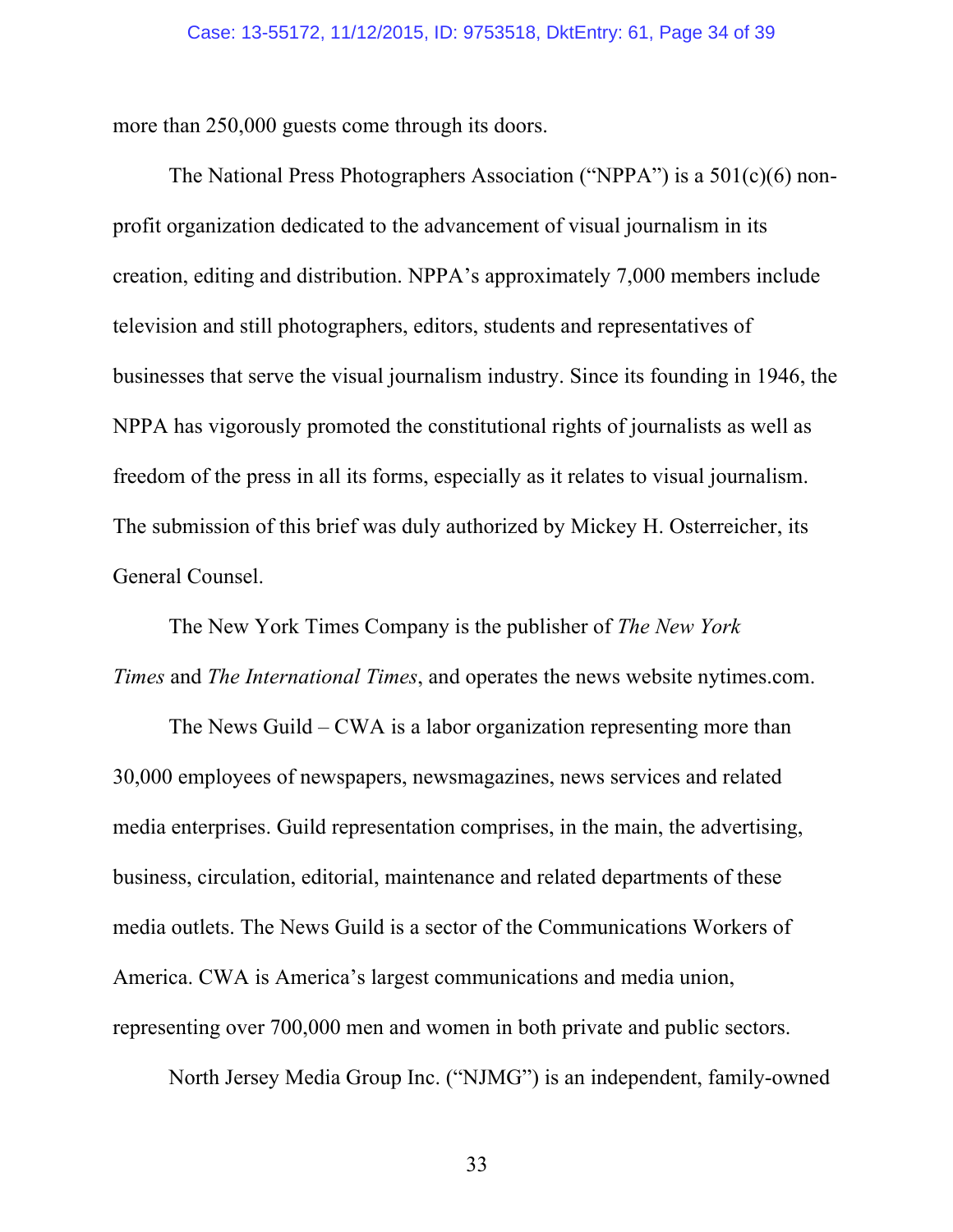printing and publishing company, parent of two daily newspapers serving the residents of northern New Jersey: *The Record* (Bergen County), the state's secondlargest newspaper, and the *Herald News* (Passaic County). NJMG also publishes more than 40 community newspapers serving towns across five counties and a family of glossy magazines, including (201) Magazine, Bergen County's premiere magazine. All of the newspapers contribute breaking news, features, columns and local information to NorthJersey.com. The company also owns and publishes Bergen.com showcasing the people, places and events of Bergen County.

Online News Association ("ONA") is the world's largest association of online journalists. ONA's mission is to inspire innovation and excellence among journalists to better serve the public. ONA's more than 2,000 members include news writers, producers, designers, editors, bloggers, technologists, photographers, academics, students and others who produce news for the Internet or other digital delivery systems. ONA hosts the annual Online News Association conference and administers the Online Journalism Awards. ONA is dedicated to advancing the interests of digital journalists and the public generally by encouraging editorial integrity and independence, journalistic excellence and freedom of expression and access.

PEN American Center is a non-profit association of writers that includes poets, playwrights, essayists, novelists, editors, screenwriters, journalists, literary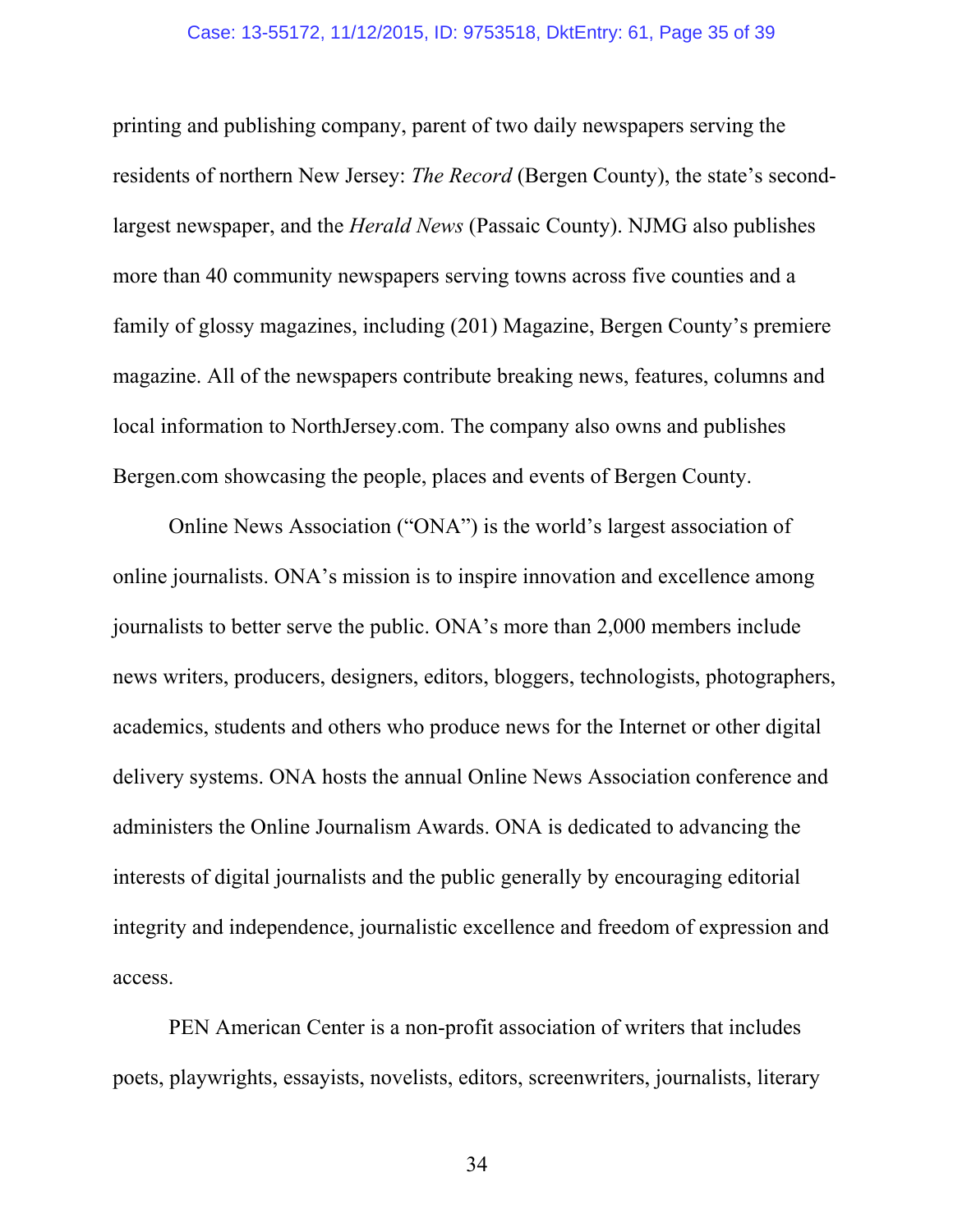agents, and translators ("PEN"). PEN has approximately 4,300 members and is affiliated with PEN International, the global writers' organization with 144 centers in more than 100 countries in Europe, Asia, Africa, Australia, and the Americas. PEN International was founded in 1921, in the aftermath of the First World War, by leading European and American writers who believed that the international exchange of ideas was the only way to prevent disastrous conflicts born of isolation and extreme nationalism. Today, PEN works along with the other chapters of PEN International to advance literature and protect the freedom of the written word wherever it is imperiled. It advocates for writers all over the world.

Society of Professional Journalists ("SPJ") is dedicated to improving and protecting journalism. It is the nation's largest and most broad-based journalism organization, dedicated to encouraging the free practice of journalism and stimulating high standards of ethical behavior. Founded in 1909 as Sigma Delta Chi, SPJ promotes the free flow of information vital to a well-informed citizenry, works to inspire and educate the next generation of journalists and protects First Amendment guarantees of freedom of speech and press.

The Tully Center for Free Speech began in Fall, 2006, at Syracuse University's S.I. Newhouse School of Public Communications, one of the nation's premier schools of mass communications.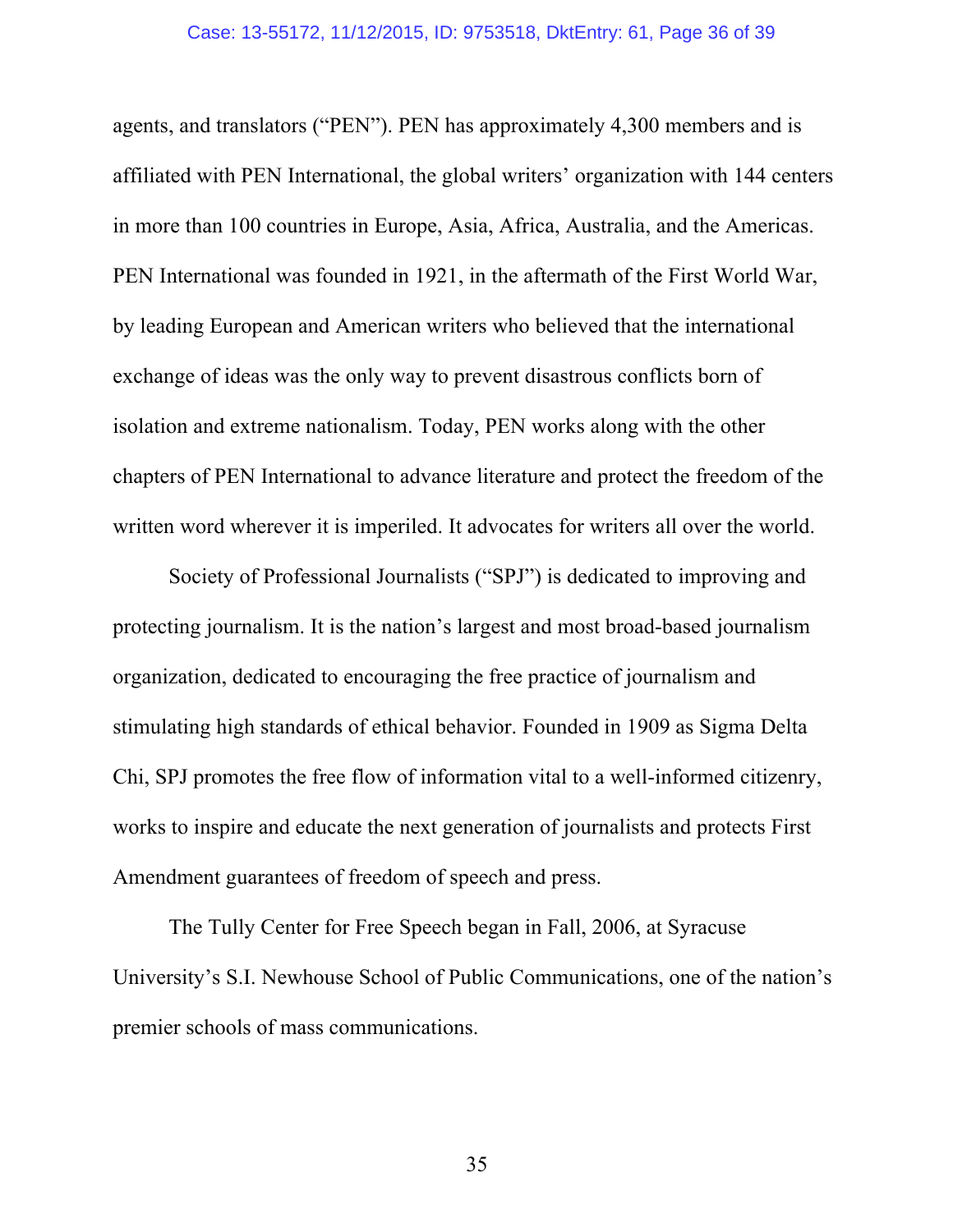## **APPENDIX B: OF COUNSEL**

Kevin M. Goldberg Fletcher, Heald & Hildreth, PLC 1300 N. 17th St., 11th Floor Arlington, VA 22209 *Counsel for American Society of News Editors*

Kevin M. Goldberg Fletcher, Heald & Hildreth, PLC 1300 N. 17th St., 11th Floor Arlington, VA 22209 *Counsel for Association of Alternative Newsmedia*

Terry Francke General Counsel Californians Aware 2218 Homewood Way Carmichael, CA 95608

Judy Alexander Chief Legal Counsel The Center for Investigative Reporting 2302 Bobcat Trail Soquel, CA 95073

Peter Scheer First Amendment Coalition 534 Fourth St., Suite B San Rafael, CA 94901

Lynn Oberlander General Counsel, Media Operations First Look Media, Inc. 18th Floor 114 Fifth Avenue New York, NY 10011

Juan Cornejo The McClatchy Company 2100 Q Street Sacramento, CA 95816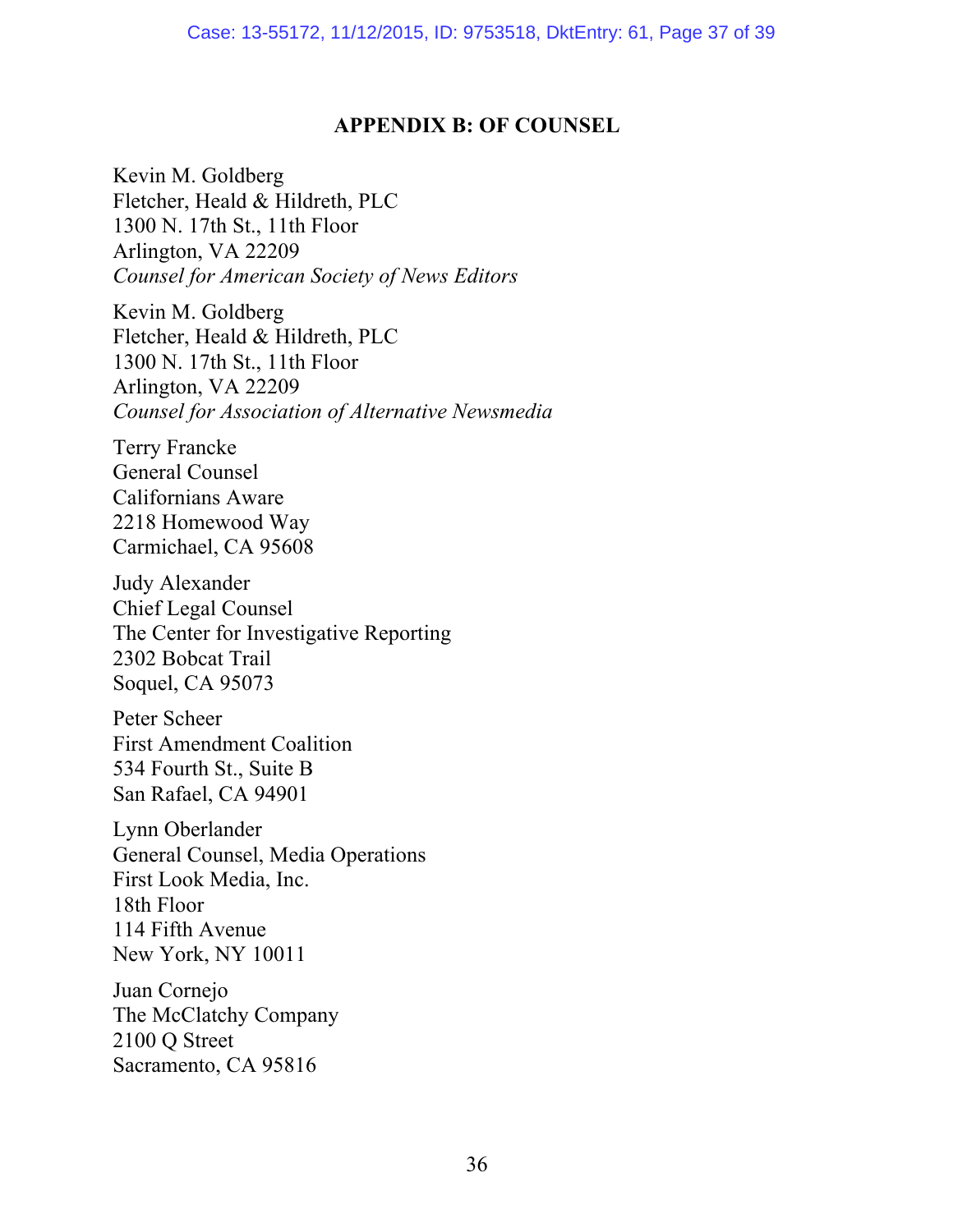Charles D. Tobin Holland & Knight LLP 800 17th Street, NW Suite 1100 Washington, DC 20006 *Counsel for The National Press Club*

Mickey H. Osterreicher 1100 M&T Center, 3 Fountain Plaza, Buffalo, NY 14203 *Counsel for National Press Photographers Association*

David McCraw V.P./Assistant General Counsel The New York Times Company 620 Eighth Avenue New York, NY 10018

Barbara L. Camens Barr & Camens 1025 Connecticut Ave., NW Suite 712 Washington, DC 20036 *Counsel for The Newspaper Guild – CWA*

Jennifer A. Borg General Counsel North Jersey Media Group Inc. 1 Garret Mountain Plaza Woodland Park, NJ 07424

Laura R. Handman Alison Schary Davis Wright Tremaine LLP 1919 Pennsylvania Avenue, NW Suite 800 Washington, DC 20006 *Counsel for Online News Association*

Thomas R. Burke Davis Wright Tremaine LLP Suite 800 500 Montgomery Street